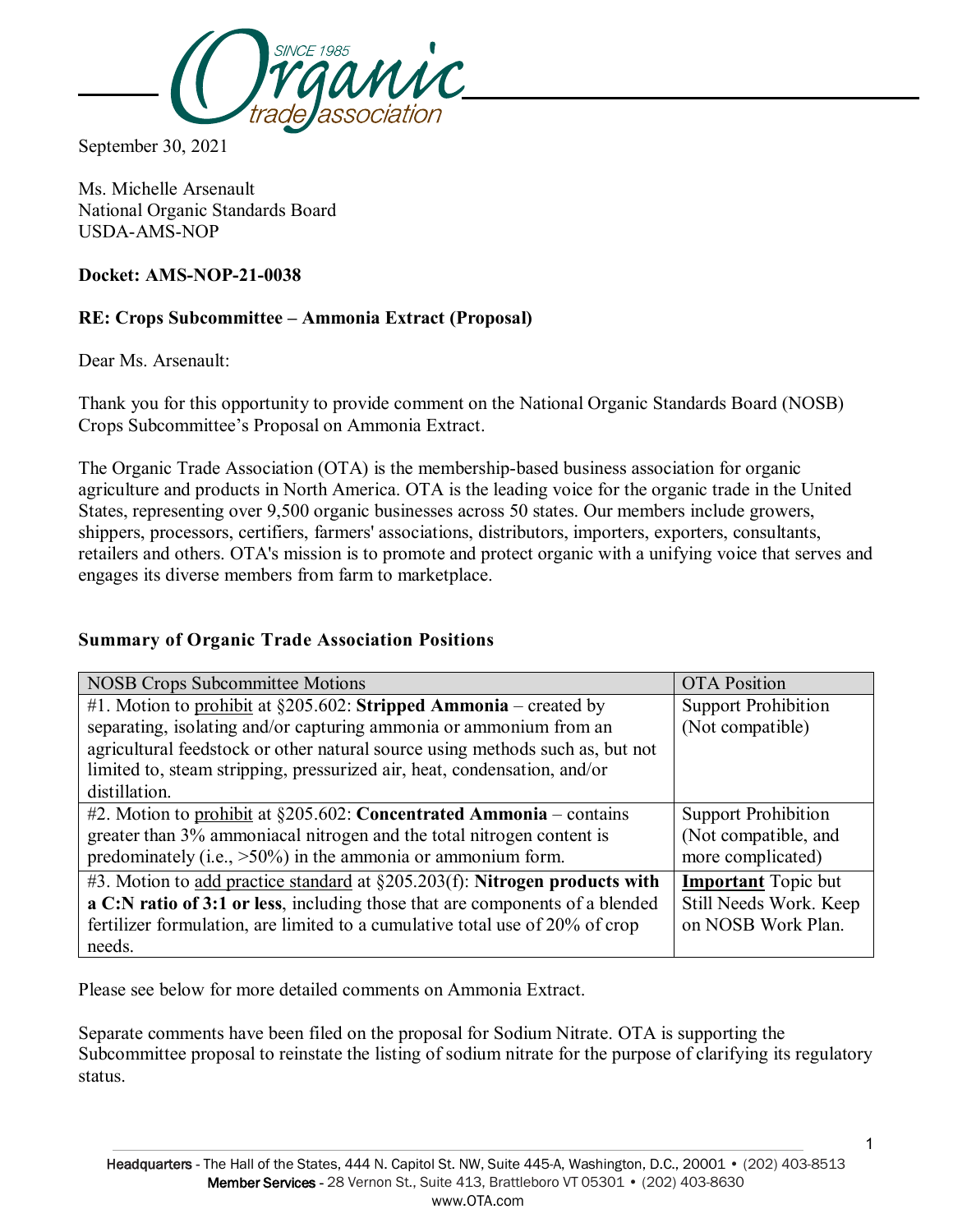

# *I. Introduction*

Ammonia extract has been petitioned for inclusion on the National List as a prohibited nonsynthetic input in organic crop production. It is critical to first note that synthetic ammonia fertilizers are already prohibited in organic production. The prohibition of synthetic nitrogen fertilizers is a longstanding and strongly-held core principle of organic agriculture. Chemically derived ammonia from the Haber-Bosch process is already prohibited and is not subject of this petition. The petition challenges the allowance of nonsynthetic ammonia products that are isolated, captured, extracted, and/or concentrated from natural sources such as manure through physical, mechanical, and/or biological processes. More details about the technical characteristics of these products are available in Section II of this comment.

Nonsynthetic ammonia extracts, for the most part, represent an <u>emerging category</u> of commercial fertilizers intended for use as water-soluble and bio-available sources of nitrogen. The petitioner has elevated this emerging product category to NOSB for consideration prior to wide proliferation of these novel products. The petitioner identifies concerns that these emerging types of ammonia fertilizers do not align with organic production principles, pose risks to the integrity of organic products, and increase the risk of fertilizer fraud. The petition also raises concerns about uncertainty and inconsistent determinations of material review organizations regarding the classification of ammonia extract technologies as nonsynthetic or synthetic. Unless specifically prohibited in the organic regulations, ammonia extracts that are nonsynthetic are permitted for use in organic production.

NOSB plays a critical role in evaluating inputs within the framework established in the Organic Foods Production Act (OFPA) for making recommendations to the Secretary for proposed amendments to the National List of Allowed and Prohibited Substances. Based on OFPA, a nonsynthetic material such as ammonia extract may be recommended for prohibition *only if* use of the substance would be harmful to human health or the environment and is inconsistent with organic farming or handling. More details about the OFPA criteria are provided in Section III of this comment.

## **Summary of NOSB Crops Subcommittee's 2021 Proposals**

The NOSB Crops Subcommittee presents proposals regarding the prohibition of ammonia extracts. The proposal defines the two common manufacturing methods for ammonia extracts (*stripped ammonia* and *concentrated ammonia)* and proposes to list them individually on the National List at §205.602, nonsynthetic substances prohibited for use in organic crop production, under a new sub-section for prohibited ammonia fertilizers. If both definitions are passed, NOSB suggests that NOP could combine them into a single listing during rulemaking.

According to the Subcommittee's proposal, an abundance of caution warrants prohibition of these materials. They acknowledge this is a complex issue and are taking a conservative approach to the questions about impact on soil and crop health. The Subcommittee identifies a lack of consistent/conclusive research showing positive benefit to environment, soil health, and biodiversity and some research indicates their negative effects on soil health. In terms of consistency with organic farming principles, the Subcommittee concludes that ammonia extract does not positively contribute to soil or plant health over the long term, and does not encourage or enhance preventive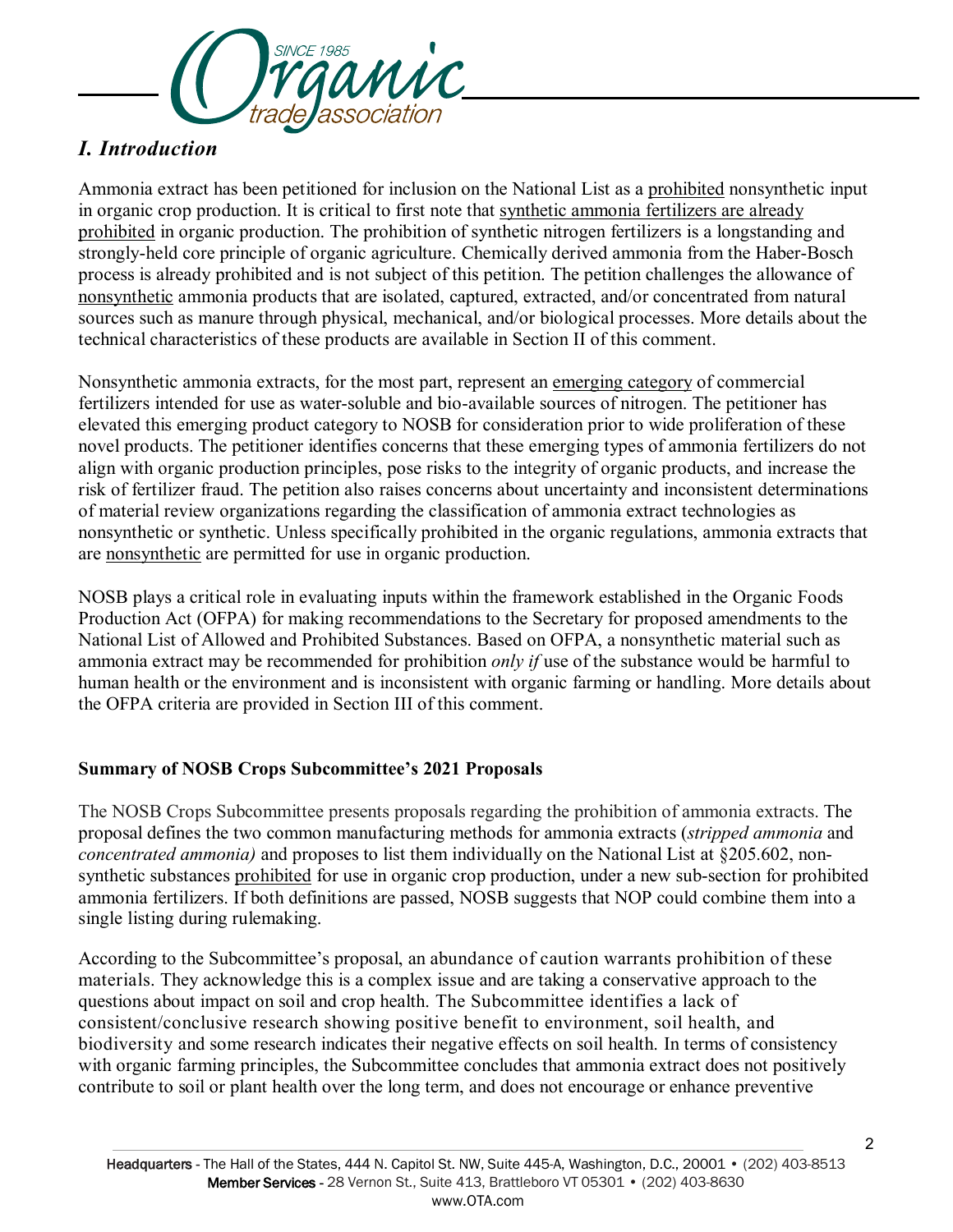

techniques for crop management. The long-time concern for use of highly soluble plant nutrients is also a driving factor of the Subcommittee's proposal.

The Subcommittee is also proposing an amendment to the NOP regulations, at §205.203 (soil fertility and crop nutrient management practice standard), that takes a broader approach to limiting all nitrogen products used in organic production systems. The proposal is that nitrogen products with a Carbon to Nitrogen (C:N) ratio of 3:1 or less are limited to a cumulative total use of 20% of crop needs. The purpose is to limit the use of materials likely to deliver bio-available nitrogen to plants and set a precedent to limit the potential overuse of the materials.



Fig 1: OTA's Summary of 3 NOSB Motions for Ammonia Extract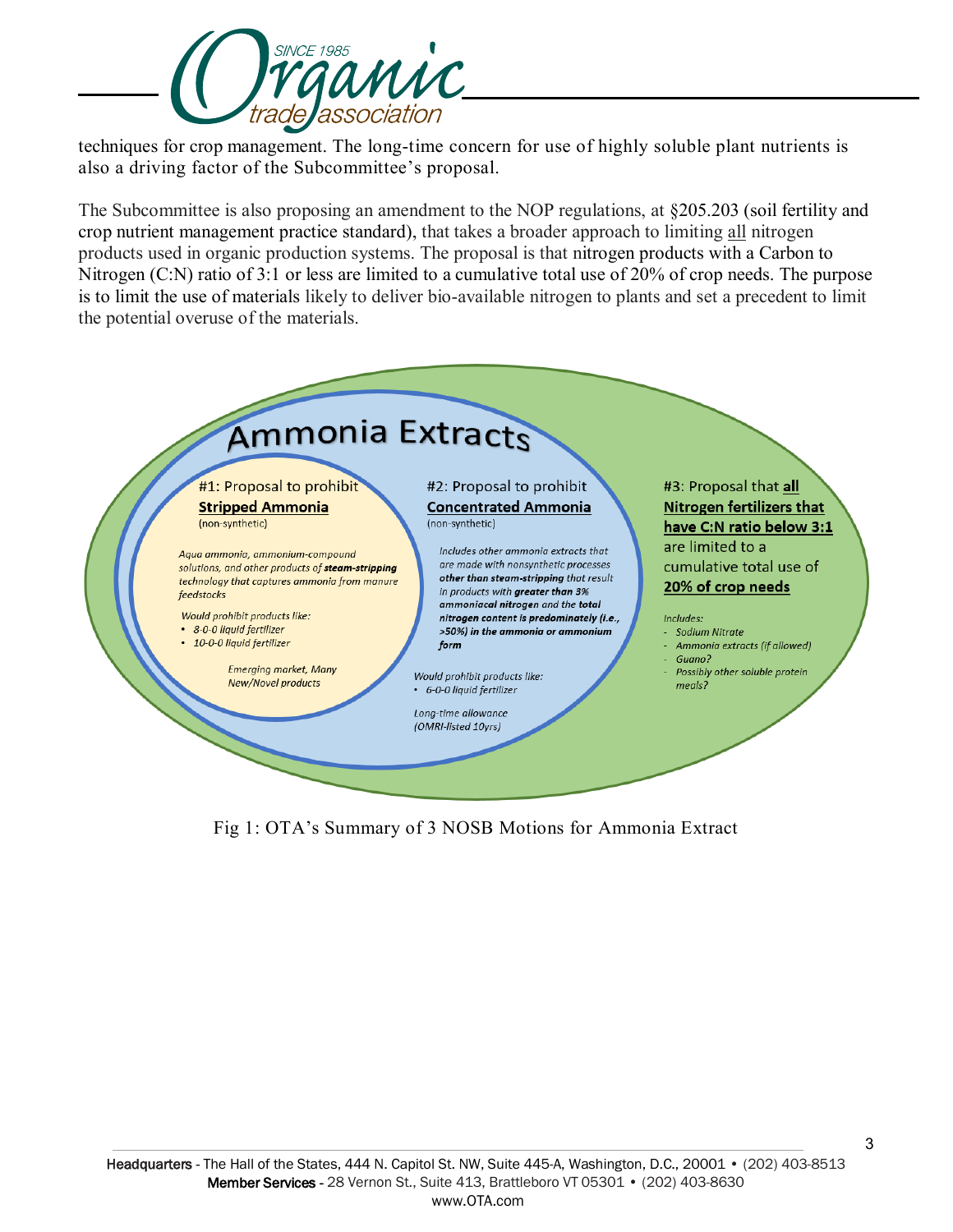

# *II. Technical Background*

Ammonia extract is described in the [petition](https://www.ams.usda.gov/sites/default/files/media/Petition_Ammonia_Extract_05222020.pdf) as "a fertilizer produced using a range of methods where the output contains ammonia (NH<sub>3</sub>) and/or ammonium (NH<sub>4</sub><sup>+</sup>) that has been: 1) Produced through a biological or physical process; 2) Captured in a liquid form; 3) Concentrated and/or extracted; and 4) Packaged for application in a crop system." Other names that may refer to the same substances include "Natural Ammonia," "Captured Ammonia" and "Novel Ammonia Products."

The NOSB Crops Subcommittee presented a [discussion document](https://www.ams.usda.gov/sites/default/files/media/CSAmmoniaExtract.pdf) in fall 2020 to solicit stakeholder input on a series of questions about the ability to distinguish synthetic ammonia sources from non-synthetic sources through testing, the impacts on soil health, and other questions about the classification and other issues related to ammonia extract. A second [discussion document](https://www.ams.usda.gov/sites/default/files/media/CSAmmoniaExtract_0.pdf) was presented at the spring 2021 meeting that builds on comments received from the prior meeting on the topics of soil health and the potential for fraud. A third-party [Technical Report](https://www.ams.usda.gov/sites/default/files/media/AmmoniaExtractTR2021.pdf) was commissioned by NOSB and was also publicly released in spring 2021. NOSB indicated at the spring 2021 meeting that they are wrestling with technical aspects of this category substance as well as a fundamental question of whether these substances are compatible with organic principles and a system of sustainable agriculture. NOSB also acknowledged concerns about the definition of ammonia extract as presented in the petition being overbroad and expressed its intent to narrow the definition to avoid implicating non-target materials like compost tea or fish emulsion. A [proposal](https://www.ams.usda.gov/sites/default/files/media/CSAmmoniaExtractProposal.pdf) consisting of one classification motion and three national list motions is presented for vote at the fall 2021 NOSB Meeting.

## **Manufacturing Processes of Ammonia Extracts**

The products and manufacturing processes described in the petition and in the Technical Report represent a wide range of substances that result in synthetic and nonsynthetic forms of ammonia and ammonium compounds. The Technical Report describes "ammonia stripping" and "ammonia concentration" as methods of manufacturing outputs from the original agricultural feedstock. These two processes are both being considered under the umbrella of the petitioned "ammonia extract" category of substances. If the ammonia extract material is ultimately classified as "nonsynthetic" per [NOP 5033](https://www.ams.usda.gov/sites/default/files/media/NOP-5033.pdf) and [NOP 5033-1](https://www.ams.usda.gov/sites/default/files/media/NOP-Synthetic-NonSynthetic-DecisionTree.pdf) by an accredited certifier or material review organization, the material would be impacted by the petition. If "synthetic," it is already prohibited and would need to be petitioned to §205.601 in order to allow.

Conventional manure is a common starting material for ammonia extracts described in the petition, technical report, and public comments. The processes of anaerobically digesting or fermenting agricultural or biological feedstock are nonsynthetic, as these are naturally occurring biological processes. Substances that are derived from sewage waste are prohibited (per §205.105). The physical and mechanical processes such as heating, pressurization, diffusion, evaporation, cooling, condensation, distilling, filtration, reverse-osmosis, etc. involved in "ammonia stripping" and/or "ammonia concentration" are also nonsynthetic processes. Use of processing aids, extractants, stabilizers, pH adjusters or other additives are subject to review and can influence the classification of the end product.

In general, ammonia extracts from **"ammonia stripping"** (steam stripping, distillation, etc.) are made using pressured air and/or heat, or other thermo-mechanical derivations of the steam-stripping technology,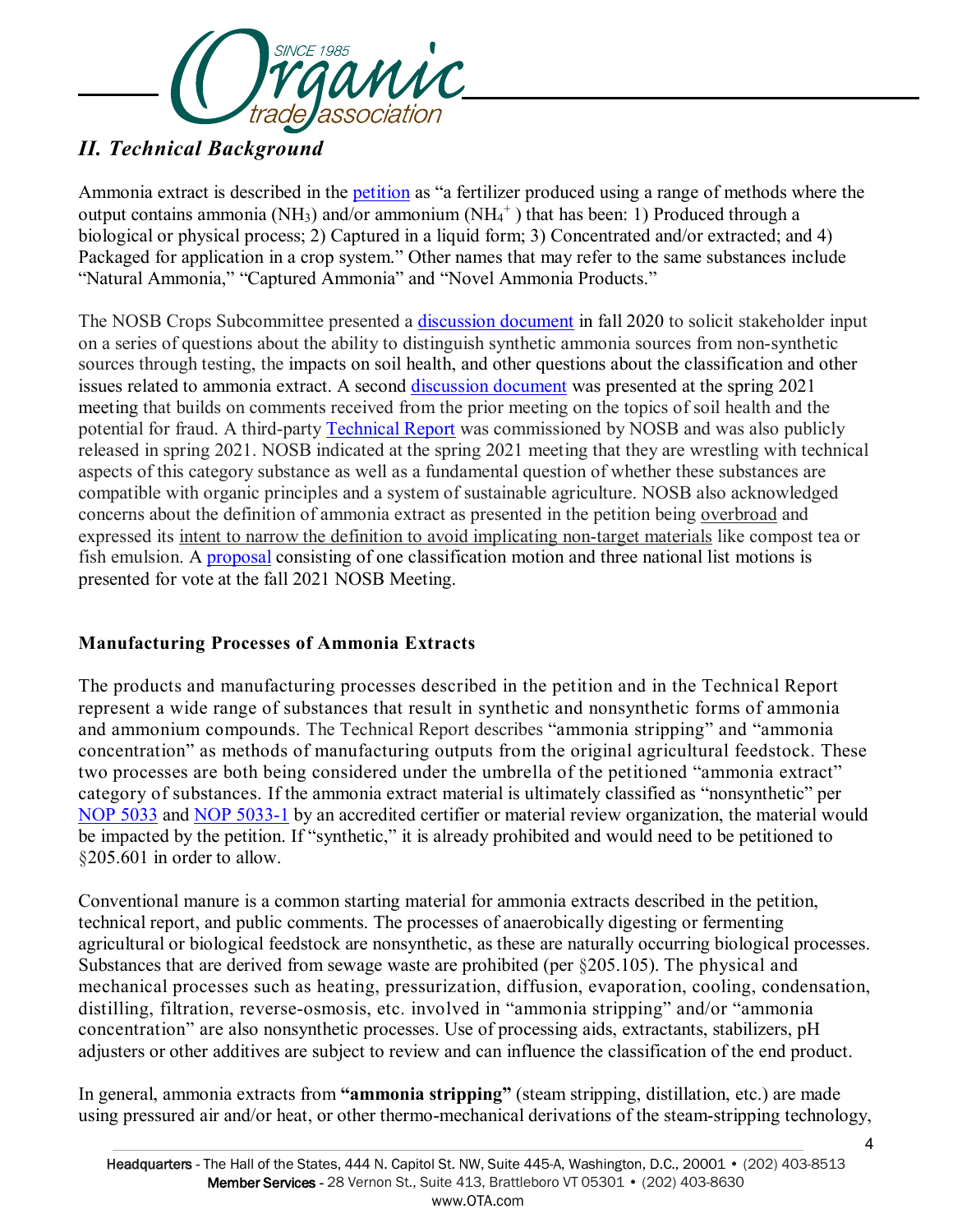

to facilitate evaporation of ammonia gas from an agricultural feedstock followed by a cooling/condensation step that captures the ammonia gas as a purified ammonia-containing condensate. Resulting products encompass a wide variation of "purified" forms of aqua ammonia or ammoniumcompound solutions, and may or may not may retain traces of carbon from original agricultural feedstock. Products produced by ammonia stripping are considered novel; new products are only recently being commercialized or are still in development.

Ammonia extracts from **"ammonia concentration"** in general are made using solids-filtration and pressured air and/or heat to facilitate evaporation of water from an agricultural feedstock (solids removed) thereby concentrating the liquid ammonia-containing waste solution. Resulting products are concentrated nitrogen-containing liquid waste filtrates that contain ammonia and ammonium compounds, other nutrients and organic compounds retained from the original agricultural feedstock. Products produced by this method are not considered new or novel, as at least one product has been on the OMRI List of approved brand name materials for nearly a decade (See Impacted Products below).

Technical difference between stripped and concentrated ammonia extracts will vary depending on the particular products being compared. In general, based on information in the petition, technical report, and in public comments, concentrated ammonia products may have lower ammoniacal nitrogen levels than stripped ammonia products and may have more carbon and other secondary nutrients.

#### **Impacted Products**

To the best of our knowledge using information from the petition and publicly-available comments from past NOSB meetings, the following products may be included within the scope of the petition on ammonia extracts. To be clear, the National List must only refer to *generic* materials and the exact impact on brand name products will be determined by the material review organizations responsible for evaluating compliance of brand name products in accordance with final regulations.

| <b>OMRI:</b> The following products are OMRI-Listed in the<br>category of "Fertilizers with High Ammonical<br>Nitrogen."<br>*The last two products have been identified by the<br>manufacturer in past public comments as concentrated<br>ammonia and not stripped. |             | <b>CDFA:</b> The following products appear on the CDFA<br>list of approved materials and were identified in past<br>public comments as being implicated by the petition.<br>This list is not exhaustive of CDFA listed products<br>that might be implicated. |             |
|---------------------------------------------------------------------------------------------------------------------------------------------------------------------------------------------------------------------------------------------------------------------|-------------|--------------------------------------------------------------------------------------------------------------------------------------------------------------------------------------------------------------------------------------------------------------|-------------|
| Product Name                                                                                                                                                                                                                                                        | Year Listed | Product Name                                                                                                                                                                                                                                                 | Year Listed |
| EarthWise Organics Thriva N 7-0-0                                                                                                                                                                                                                                   | 2021        | Phytamin Pure 5-0-0                                                                                                                                                                                                                                          | 2020        |
| BenVireo TerraPreme 8-0-0                                                                                                                                                                                                                                           | 2021        | Phytamin Premier 5-0-0 (DER;MR)                                                                                                                                                                                                                              | 2020        |
| Farmilizer 10-0-0                                                                                                                                                                                                                                                   | 2021        |                                                                                                                                                                                                                                                              |             |
| TerraPreme Liquid 8-0-0                                                                                                                                                                                                                                             | 2020        |                                                                                                                                                                                                                                                              |             |
| <b>BioStar Organics Perfect Blend</b>                                                                                                                                                                                                                               | 2012        |                                                                                                                                                                                                                                                              |             |
| SuperSix Plus 6-0-0 Liquid Organic                                                                                                                                                                                                                                  |             |                                                                                                                                                                                                                                                              |             |
| Fertilizer*                                                                                                                                                                                                                                                         |             |                                                                                                                                                                                                                                                              |             |
| BioStar Organics SuperSix Liquid<br>Organic Fertilizer*                                                                                                                                                                                                             | 2019        |                                                                                                                                                                                                                                                              |             |

Table 1: Impacted Products on OMRI and CDFA Lists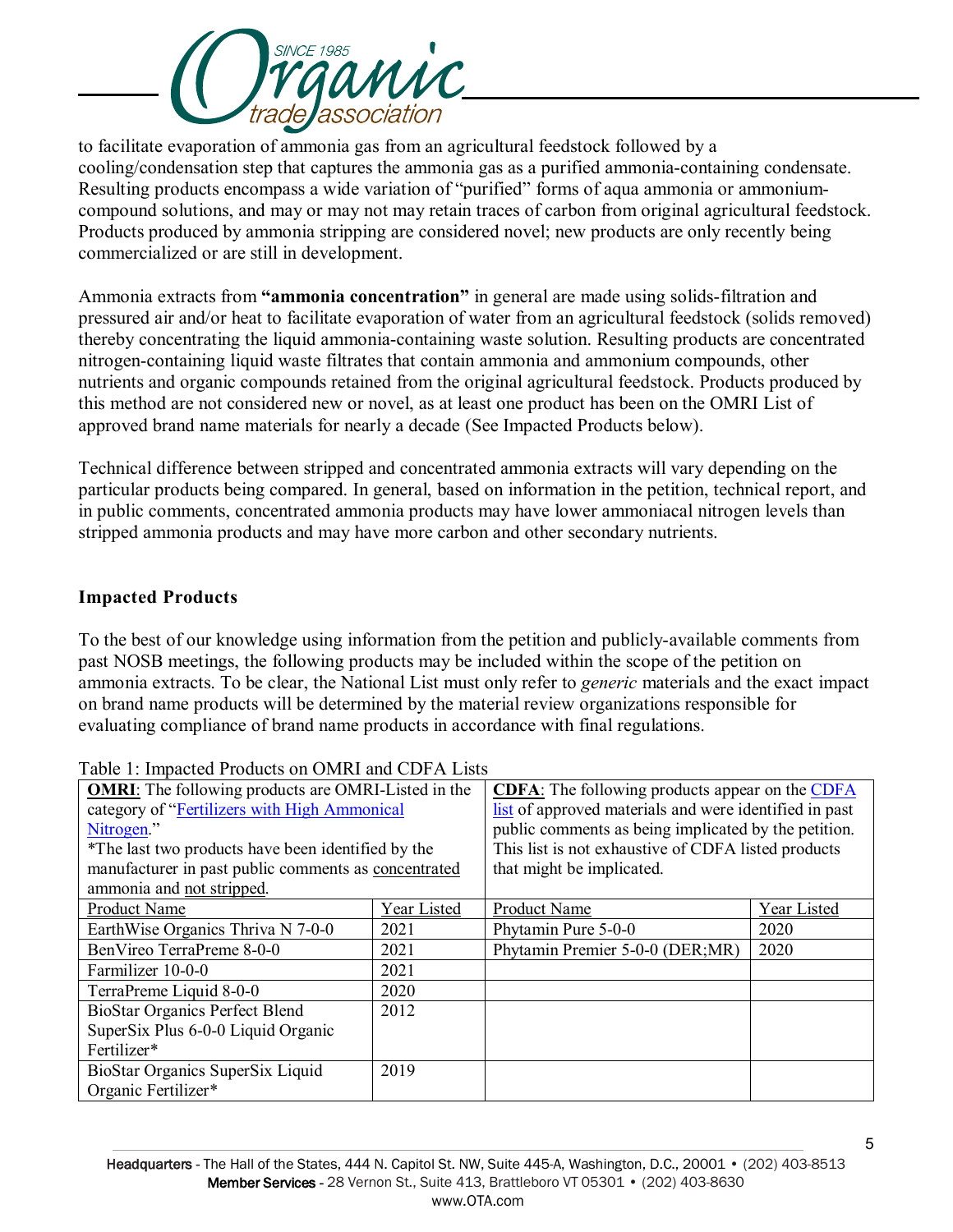

#### **Current status and restrictions on fertilizers**

- Synthetic substances are prohibited unless explicitly on the National Organic Program (NOP) National List of Allowed and Prohibited Substances.
- Nonsynthetic substances are allowed in organic production unless explicitly prohibited on the National Organic Program (NOP) National List of Allowed and Prohibited Substances.
- *-* Liquid fertilizers with a nitrogen analysis greater than 3 percent must comply with additional recordkeeping and inspection requirements in accordance with [NOP Guidance on the Approval of](https://www.ams.usda.gov/sites/default/files/media/5012.pdf)  [Liquid Fertilizers for Used in Organic Production \(NOP 5012\).](https://www.ams.usda.gov/sites/default/files/media/5012.pdf)
- *-* Use of fertilizers must comply with soil fertility and crop nutrient management practice standards at §205.203. (See Appendix A for full text)

# *III. NOSB's Decision-Making Framework (OFPA Criteria for the National List)*

NOSB plays a critical and unique role in the organic rulemaking process because it advises USDA on which production inputs should be allowed or prohibited in organic farming and processing. The Organic Foods Production Act (OFPA) establishes the evaluation framework for NOSB's open, balanced and transparent process for developing recommendations to amend the National List of Allowed and Prohibited Substances. Within this framework and with the support of public comments and third-party technical information, NOSB develops strong well-supported recommendations.

#### **Criteria to add a new prohibited nonsynthetic substance to the National List**

OFPA states that the National List may provide for the prohibition of a nonsynthetic substance *only if* use of the substance (i) would be harmful to human health or the environment; and (ii) is inconsistent with organic farming or handling, and the purposes of this chapter  $(\frac{66517(c)(2)}{a})$ .

OFPA identifies seven criteria that NOSB must consider in its evaluation of substances. According to §6518(m), the NOSB *shall* consider:

- 1. the potential of such substances for detrimental chemical interactions with other materials used in organic farming systems
- 2. the toxicity and mode of action of the substance and of its breakdown products or any contaminants, and their persistence and areas of concentration in the environment
- 3. the probability of environmental contamination during manufacture, use, misuse or disposal of such substance
- 4. the effect of the substance on human health
- 5. the effects of the substance on biological and chemical interactions in the agroecosystem, including the physiological effects of the substance on soil organisms (including the salt index and solubility of the soil), crops and livestock
- 6. the alternatives to using the substance in terms of practices or other available materials; and
- 7. its compatibility with a system of sustainable agriculture *(See 12 Questions below & the NOSB Principles of Organic Production in Appendix B)*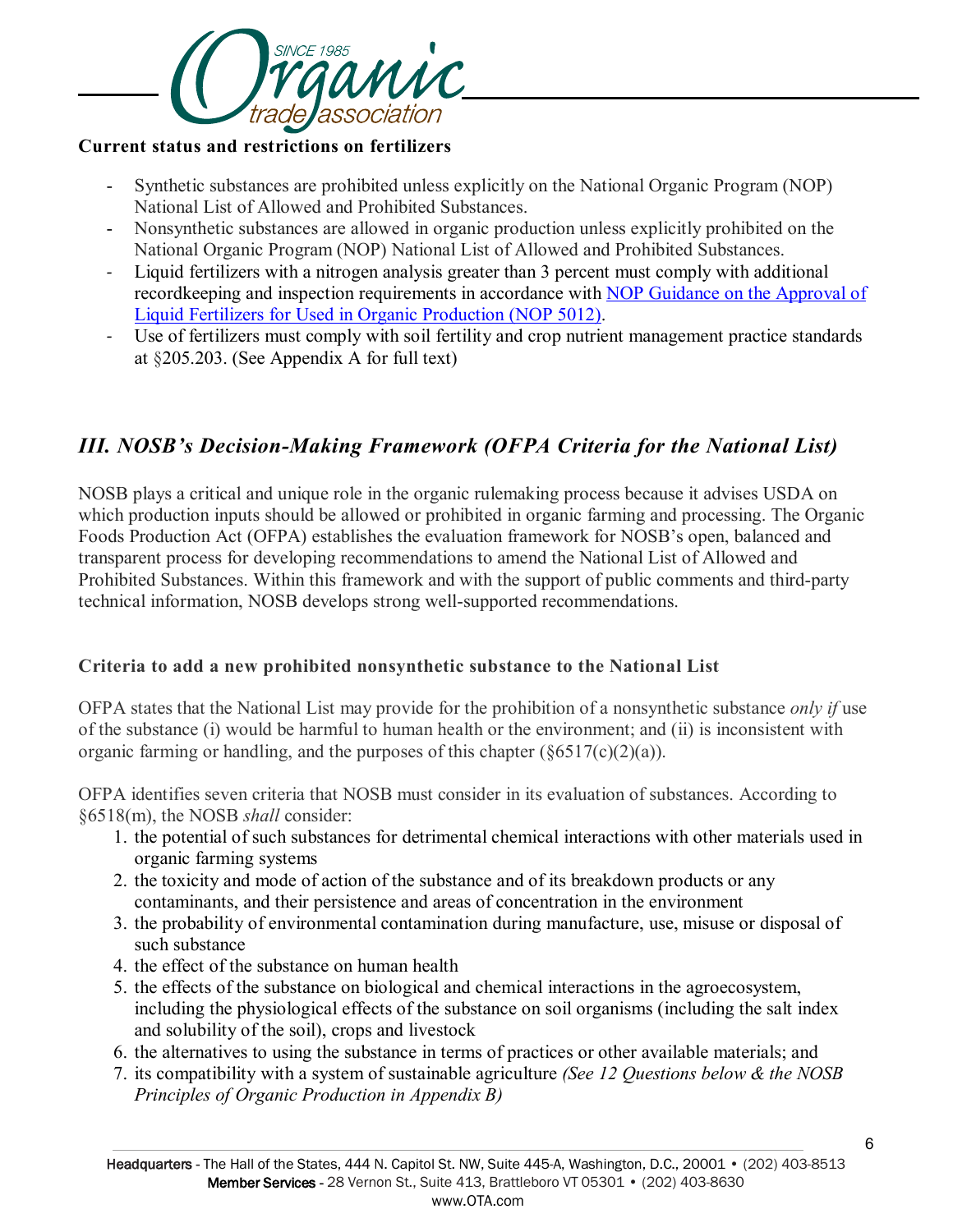

#### **NOSB Guidance on Compatibility with a System of Sustainable Agriculture and Consistency with Organic Farming and Handling**

(Ref: NOSB Recommendation, Adopted April 29, 2004 and incorporated in to the [NOSB Policy and](https://www.ams.usda.gov/sites/default/files/media/NOSB-PolicyManual.pdf)  [Procedures Manual\)](https://www.ams.usda.gov/sites/default/files/media/NOSB-PolicyManual.pdf)

The OFPA Criteria for the National List requires NOSB to evaluate whether the substance is compatible with a system of sustainable agriculture and consistent with organic farming practices (OFPA  $\frac{6517(c)(2)(a)(ii)}{86518(m)(6)}$ . The following 12 questions were developed by NOSB to assist in determining the compatibility of materials with organic practices.

- 1) Does the substance promote plant and animal health by enhancing the soil's physical chemical, or biological properties?
- 2) Does use of the substance encourage and enhance preventative techniques including cultural and biological methods for management of crop, livestock, and/or handling operations?
- 3) Is the substance made from renewable resources? If the source of the product is non-renewable, are the materials used to produce the substance recyclable? Is the substance produced from recycled materials? Does use of the substance increase the efficiency of resources used by organic farms, complement the use of natural biological controls, or reduce the total amount of materials released into the environment?
- 4) Does use of the substance have a positive influence on the health, natural behavior, and welfare of livestock?
- 5) Does the substance satisfy expectations of organic consumers regarding the authenticity and integrity of organic products?
- 6) Does the substance allow for an increase in the long-term viability of organic farm operations?
- 7) Is there evidence that the substance is mined, manufactured, or produced through reliance on child labor or violations of applicable national labor regulations?
- 8) If the substance is already on the National List, is the proposed use of the substance consistent with other listed uses of the substance?
- 9) Is the use of the substance consistent with other substances historically allowed or disallowed in organic production and handling?
- 10) Would approval of the substance be consistent with international organic regulations and guidelines, including Codex?
- 11) Is there adequate information about the substance to make a reasonable determination on the substance's compliance with each of the other applicable criteria? If adequate information has not been provided, does an abundance of caution warrant rejection of the substance?
- 12) Does use of the substance have a positive impact on biodiversity?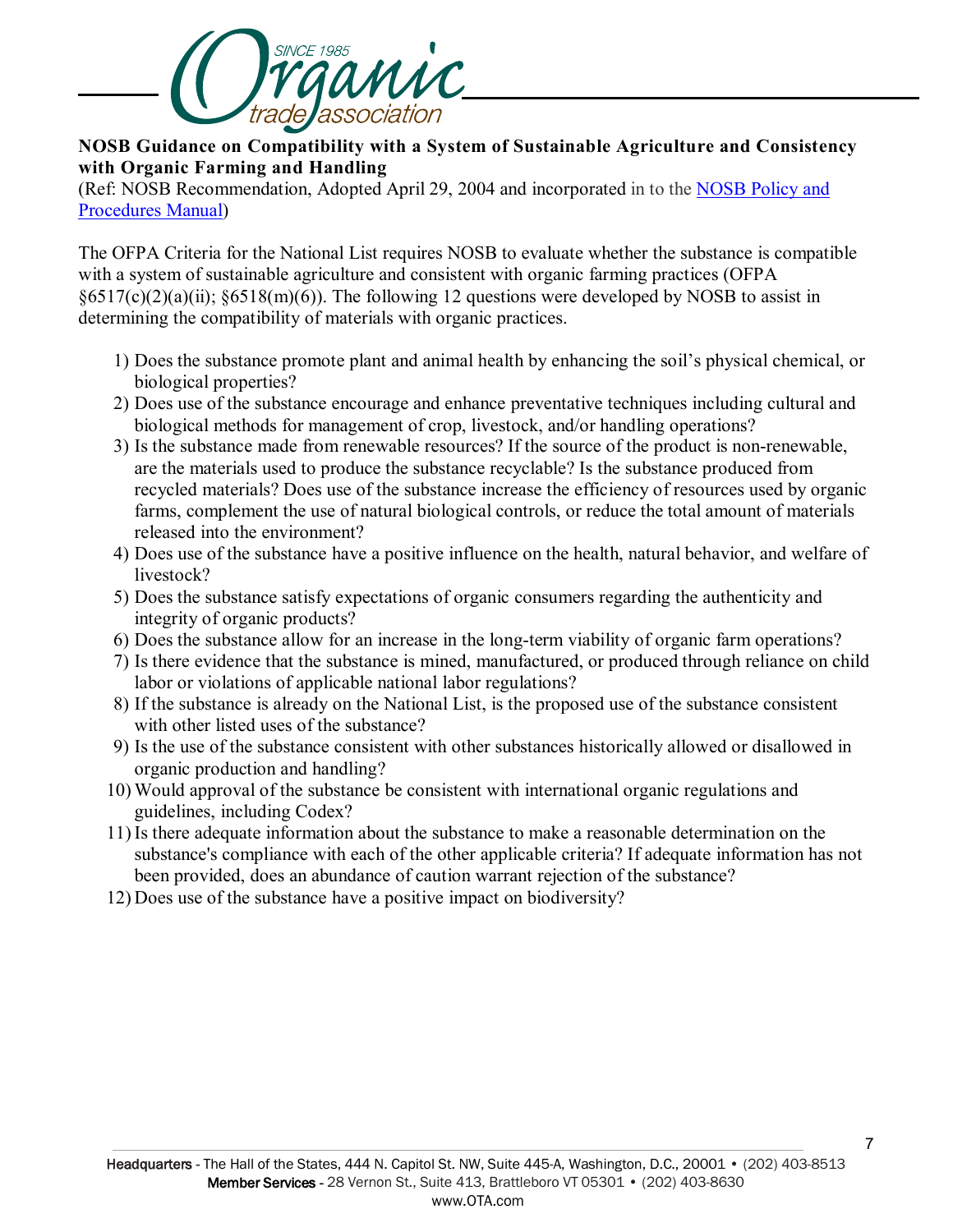

#### **1. Stripped Ammonia**

NOSB is considering a motion to add stripped ammonia as a prohibited substance at §205.602: "Stripped Ammonia – created by separating, isolating and/or capturing ammonia or ammonium from an agricultural feedstock or other natural source using methods such as, but not limited to, steam stripping, pressurized air, heat, condensation, and/or distillation."

#### **Compatibility with Organic Principles**

The OFPA Criteria for the National List requires NOSB to evaluate whether the substance is compatible with a system of sustainable agriculture and consistent with organic farming practices  $(\xi 6517(c)(2)(a)(ii);$ §6518(m)(6)). Using the OFPA criteria and the NOSB's own guidance for assessing compatibility with organic principles, OTA finds that stripped ammonia is not compatible with organic principles*.* The driving factors of this conclusion are concerns about inconsistency with historically allowed substance and international standards, moving organic regulations away from promoting soil health and preventive management practices, eroding consumer trust and expectations of organic integrity, and threatening longterm viability of the organic sector.

*a) Consistency with Historically Allowed Substances and International Standards* (NOSB 2004 Questions 9 & 10)

The NOP regulations reflect a long history of prohibition or restriction of highly soluble crop nutrients and soil amendments. Section 205.203 specifically references mined substances of high solubility, and the National List of Prohibited Substances either previously or currently lists Calcium chloride, Potassium chloride, and Sodium nitrate.

Although not explicitly written into the NOP regulations, organic production systems have had special concern for nitrogen inputs – fertilizers that deliver significant levels of plant-available nitrogen – as a main point of differentiation from conventional agriculture. The prohibition of synthetic nitrogen fertilizers manufactured through the Haber-Bosch process is a long-standing and fundamental prohibition in organic agriculture. The proliferation of these fossil-fuel based synthetic fertilizers in conventional agriculture was a primary motivator of the modern organic agricultural movement. Purified natural ammonia and ammonium compounds mimic these conventional synthetic nitrogen fertilizers, and therefore embody similar concerns regarding compatibility with organic farming principles.

Nonsynthetic materials that mimic the functionality of synthetic nitrogen fertilizers have been a concern for NOSB in the past. Sodium nitrate was recommended for prohibition in part for this same rationale (other environmental harms were also of consequence). As stated by NOSB in a past review to justify its recommendation to prohibit, the "use and dependence on sodium nitrate also can tend to producers to put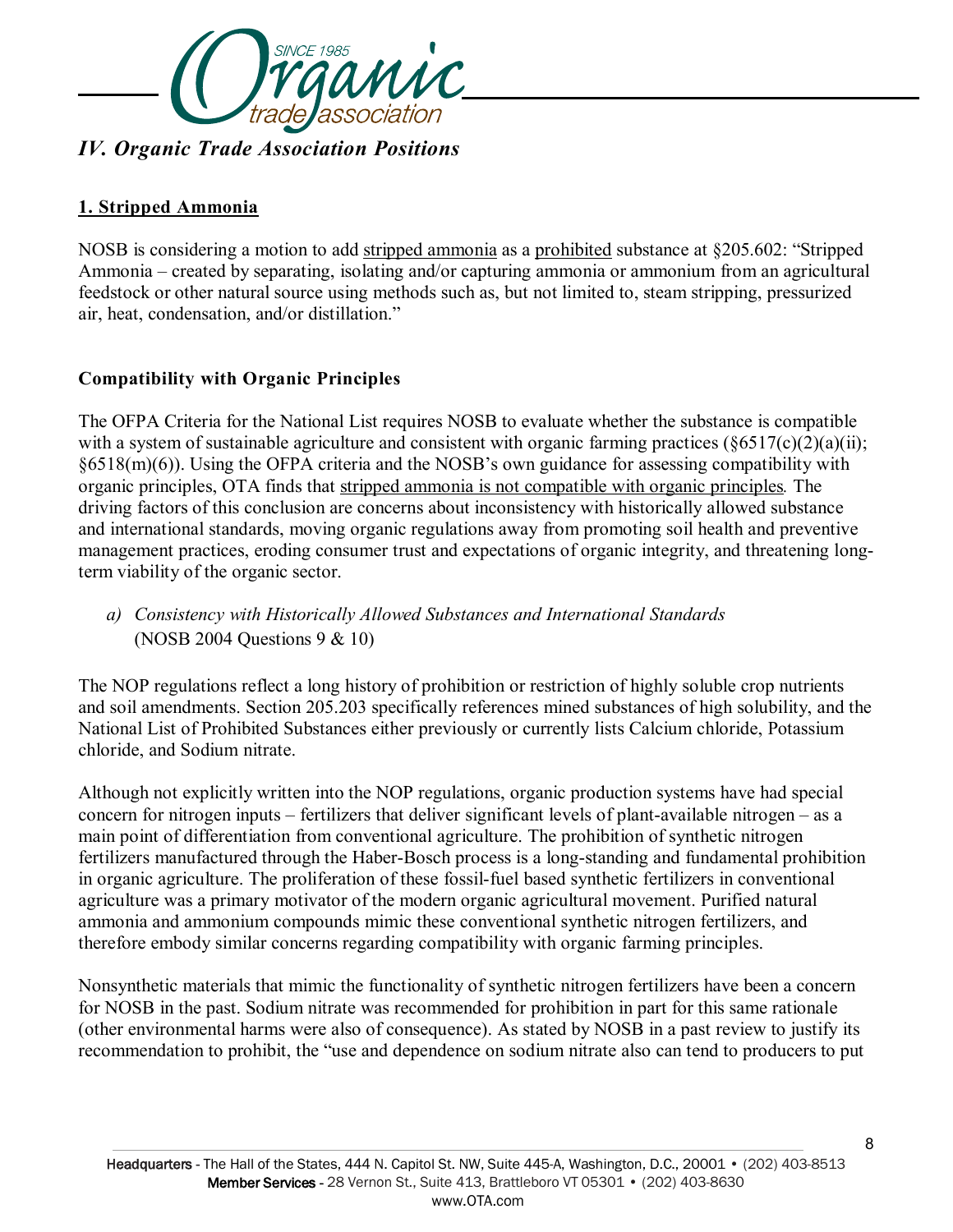

off the need for strong soil-building practices, consistent with §205.203, since it behaves similarly to conventional synthetic nitrogen fertilizers<sup>[1](#page-8-0)</sup>."

Highly soluble nitrogen sources are out of step with international norms and can present barriers to international trade. For example, sodium nitrate is identified as a critical variance<sup>[2](#page-8-1)</sup> in the U.S.-Canada Organic Equivalency Arrangement: U.S. agricultural products produced with the use of sodium nitrate shall not be sold or marketed as organic in Canada. For this reason, it is possible that ammonia extracts may face scrutiny during international trade negotiations and potentially be viewed as a critical variance.

*b) Promoting Soil Health and Preventive Management Practices* (Ref: OFPA 6518(m)(7) & NOSB 2004 Question 2 & NOSB 2001 Principle 1.1)

The unrestricted allowance of ammonia extract fertilizers is a practice that we believe will move the organic regulations **farther away from, not closer to,** the principles of fostering physical, chemical, biological systems of soil as the basis of soil and plant fertility, and emphasizing preventive management practices in crop operations. The regulations at §205.200 require organic operations to maintain or improve the natural resources of the operation, including soil and water quality, and §205.203 & §205.205 require producers to manage soil fertility and crop nutrients with cultural and preventive practices including crop rotations, cover crops, the application of compost and manure soil amendments, and tillage. In the absence of more explicit standards that prevent farmers from over-using highly soluble nitrogen inputs, there is a risk that the allowance of these materials could be used as a means of avoiding or deprioritizing these key organic management practices that improve soil health outcomes. Of course, not all operations would do this, but it does point to the need for a more comprehensive standards development process to address the role of appropriate (compatible) soluble nutrient inputs across organic crop production systems. Such safeguards may be accomplished through further work within the NOSB's subsequent proposal on a new practice standard.

*c) Expectations of Consumers for Organic Integrity* (Ref: NOSB 2004 Question 5)

The allowance of ammonia extract fertilizers threatens consumer trust and expectations of organic integrity. The environmental benefits of farming practices that improve water quality and soil health are a motivating factor when shoppers choose Organic, along with health, nutrition, and avoidance of harmful chemicals and artificial ingredients. Soil, water and climate health are all motivators that have begun to climb appreciably in the last 3 years, particularly as widespread climate disasters have taken a more prominent place in the news.

Objections to the compatibility of these substances with organic principles are serious enough to potentially lead to fragmentation of the organic market. If organic shoppers do not correlate these values with the Organic label, it will drive proliferation of soil health ("regenerative") add-on labels that we already see in the marketplace. Some companies have indicated they may be prepared to establish private standards that exclude products produced with ammonia extracts from their supply chain.

-

<span id="page-8-0"></span><sup>1</sup> <https://www.ams.usda.gov/sites/default/files/media/Sodium%20Nitrate%20Final%20Rec.pdf>

<span id="page-8-1"></span><sup>2</sup> <https://www.ams.usda.gov/services/organic-certification/international-trade/Canada>

Headquarters - The Hall of the States, 444 N. Capitol St. NW, Suite 445-A, Washington, D.C., 20001 • (202) 403-8513 Member Services - 28 Vernon St., Suite 413, Brattleboro VT 05301 • (202) 403-8630 www.OTA.com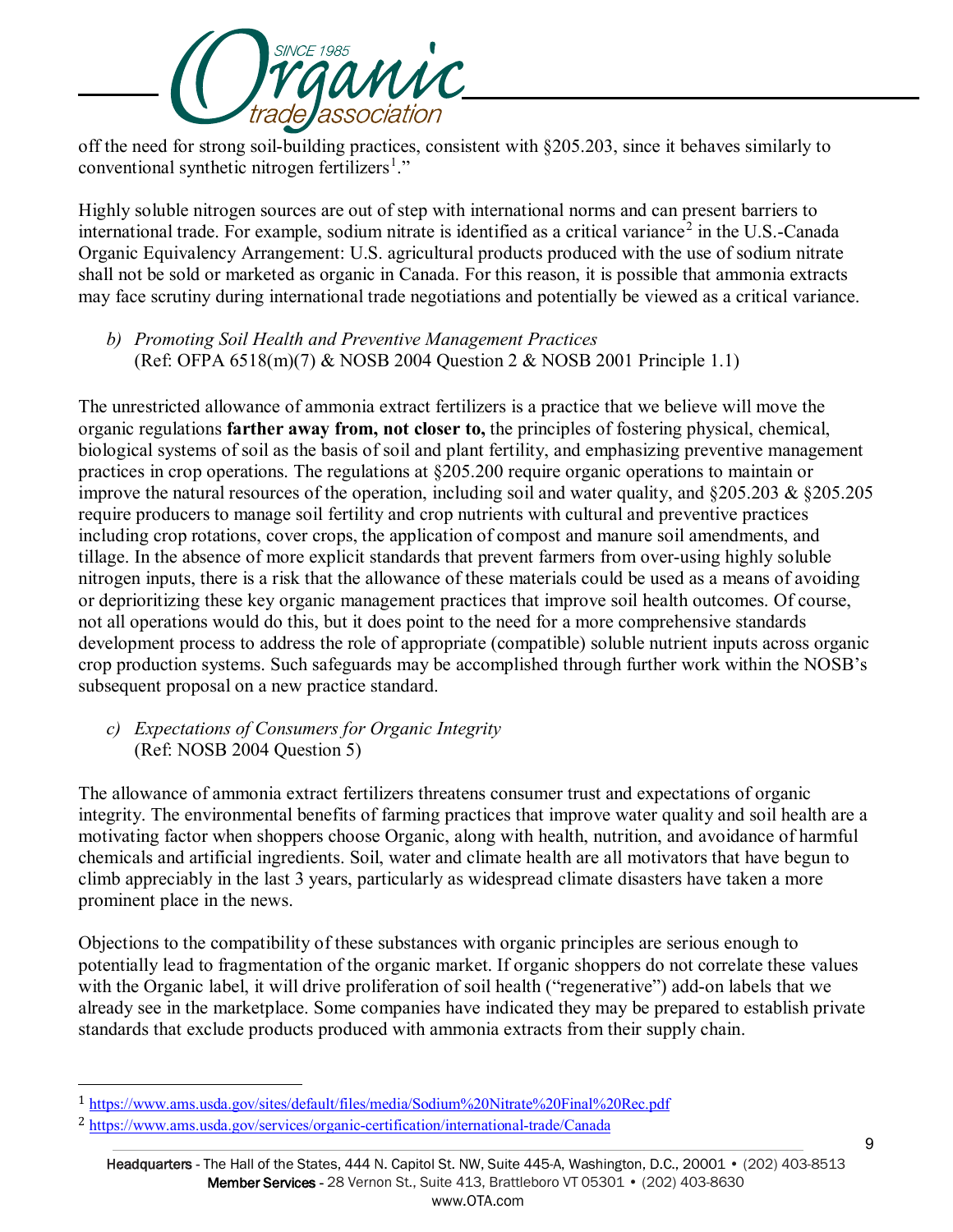

*d) Protecting Long-term Viability of Organic Sector* (Ref: NOSB 2004 Question 6)

For organic farming to remain viable, organic integrity and consumer confidence must be upheld by strong standards. The organic sector is already threatened by a stagnant standards development process that is not keeping up with industry needs or consumer expectations, and the resulting proliferation of add-on labels and market fragmentation. We have sincere concerns that allowing a controversial material such as stripped ammonia would exacerbate issues that already fragment the organic market and may cause long-term harm to organic integrity. We believe that the allowance of stripped ammonia will not protect long-term viability of the organic sector.

*e) Resource Efficiency and Innovation* (Ref: NOSB 2004 Question 3 & NOSB 2001 Principle 1.2.6)

Ammonia extracts made from renewable resources, e.g. manure, are compatible with organic principles of using renewable resources and recycled materials. Ammonia extracts also allow for precision nutrient applications by isolating Nitrogen from Phosphorus, allowing each nutrient to be applied independently to the areas where it is needed, avoiding over or under-applications of either nutrient. By stabilizing nitrogen early in the manure life cycle, ammonia extract products prevent nitrogen loss from erosion and ammonia volatilization. We do not discount or dismiss the very valuable resource efficiency attributes of ammonia extract products.

When taking all of the factors of compatibility with organic principles into account, the positive attributes of ammonia extracts in terms of resource efficiencies do not outweigh the other concerns regarding compatibility with organic principles, particularly: consistency with historically allowed substances and international standards, promoting soil health and preventive management practices, consumer expectations of organic integrity, and protecting long-term viability of the organic sector*.* Resource efficiency is incredibly important, and fostering the cycling of resources is a foundational aspect of the organic regulations. However, it is not the organic farm's responsibility to recycle the waste streams of the conventional livestock farming industry, especially when the use of such recycled waste streams has the potential to conflict with organic farming practices and principles. The organic regulations already require organic livestock operators to manage manure in a manner that optimizes recycling of nutrients and does not put soil or water quality at risk  $(\frac{205.239(e)}{e})$ . OTA is committed to exploring and supporting other means and innovations to improve resource efficiency of organic farm inputs without compromising organic principles.

## a) *Fraud Prevention*

The potential for fraud is not directly referenced in the NOSB's compatibility criteria but must be considered to ensure that organic integrity is maintained. Fraud cannot be tolerated in organic at any point in the value chain including the misrepresentation of agricultural inputs as compliant with the organic standards. Past evidence of fertilizer fraud in 2009 holds a prominent place in the organic sector's history of fraud and led to NOP and certifiers strengthening its oversight of high nitrogen liquid fertilizers (HNLF). Under NOP 5012 - [Approval of Liquid Fertilizers for Use in Organic Production,](https://www.ams.usda.gov/sites/default/files/media/5012.pdf) all liquid fertilizers with a nitrogen analysis greater than 3 percent must comply with additional recordkeeping, traceability, in-out balance analysis, and onsite inspection requirements (announced and unannounced).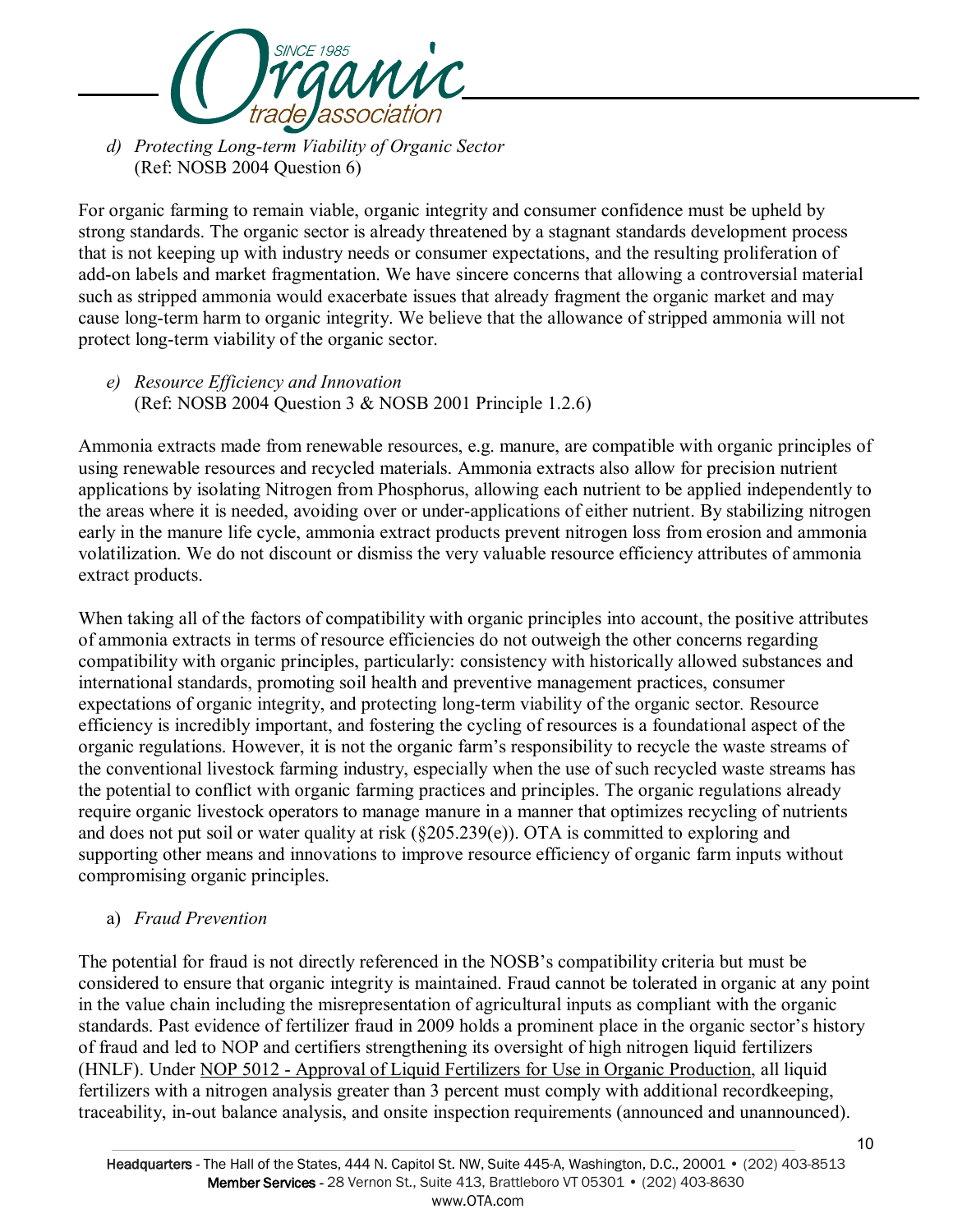

There are over 200 HNLF products on OMRI and CDFA's brand name materials lists approved for use in organic production, demonstrating that a broad number of input manufacturers have implemented and successfully achieved compliance with the fraud prevention policies specified in NOP 5012. We support this risk-based approach to strengthening oversight.

OTA also strongly supports processes and systems that prevent fraud in agricultural inputs. In OTA's comments to NOP on the Strengthening Organic Enforcement Proposed Rule, we made recommendations to revise and expand the definition of "fraud" to encompass agricultural input fraud, and fraud prevention plans should address potential risks of fraudulent inputs in an organic system. OTA's private sector Organic Fraud Prevention Solutions program recognizes the importance of input manufacturers in the fight against fraud, and therefore includes OMRI and WSDA-listed companies as eligible for the program alongside NOP-certified operations.

#### **Necessity for Production and Availability of Suitable Alternative Materials and Practices**

The OFPA Criteria for the National List requires NOSB to evaluate alternatives to substances under consideration when developing recommendations for amending the National List  $(\S 6518(m)(6))$ .

Many growers are not currently using these products and some may not want or need to use these products; alternative inputs and practices are sufficient for their soil fertility program. We recognize that stripped ammonia products represent an emerging product category and for the most part are not widely used, although there may be a few products in commercial use within recent years. As described in the Technical Background section of these comments (See Section II Impacted Products), products with high ammoniacal nitrogen (other than ammonia concentrates) appear to have only been OMRI or CDFA listed since last year (2020).

Other growers do see ammonia extracts as a potential helpful tool in narrow limited scenarios when plantavailable nitrogen supplementation might be needed. For example: in cold soils when carbon-based fertilizers are not breaking down; after large rain events that remove all of the available nitrogen from the soil; as a supplement to a regular fertility program for high nitrogen requiring crops, like broccoli; as a rescue treatment for any reason where nitrogen is low; and for specialty organic crops like blueberry, which don't utilize nitrate to any great degree and grow better on a fertility program that provides ammoniacal nitrogen. Manufacturers and distributors of ammonia extract fertilizers indicate these products are meant to facilitate precise and responsible application of nutrients, and are not intended to be the sole source of nutrient fertility in a farm system nor preclude other soil-health building practices. They emphasize that these products can be used when Phosphorus is limiting or when Nitrogen applications are restricted and should be part of the larger system of crop rotations, carbon rich nutrient sources (manures) and cover crops.

Overall, our concerns about incompatibility with organic principles outweigh the potential need for using this particular fertility tool. This is an extremely difficult position as we do not take lightly the significance of removing farmer tools. OTA is committed to exploring and supporting solutions that can help organic farmers' ability to overcome these production challenges with tools that are compatible with organic principles.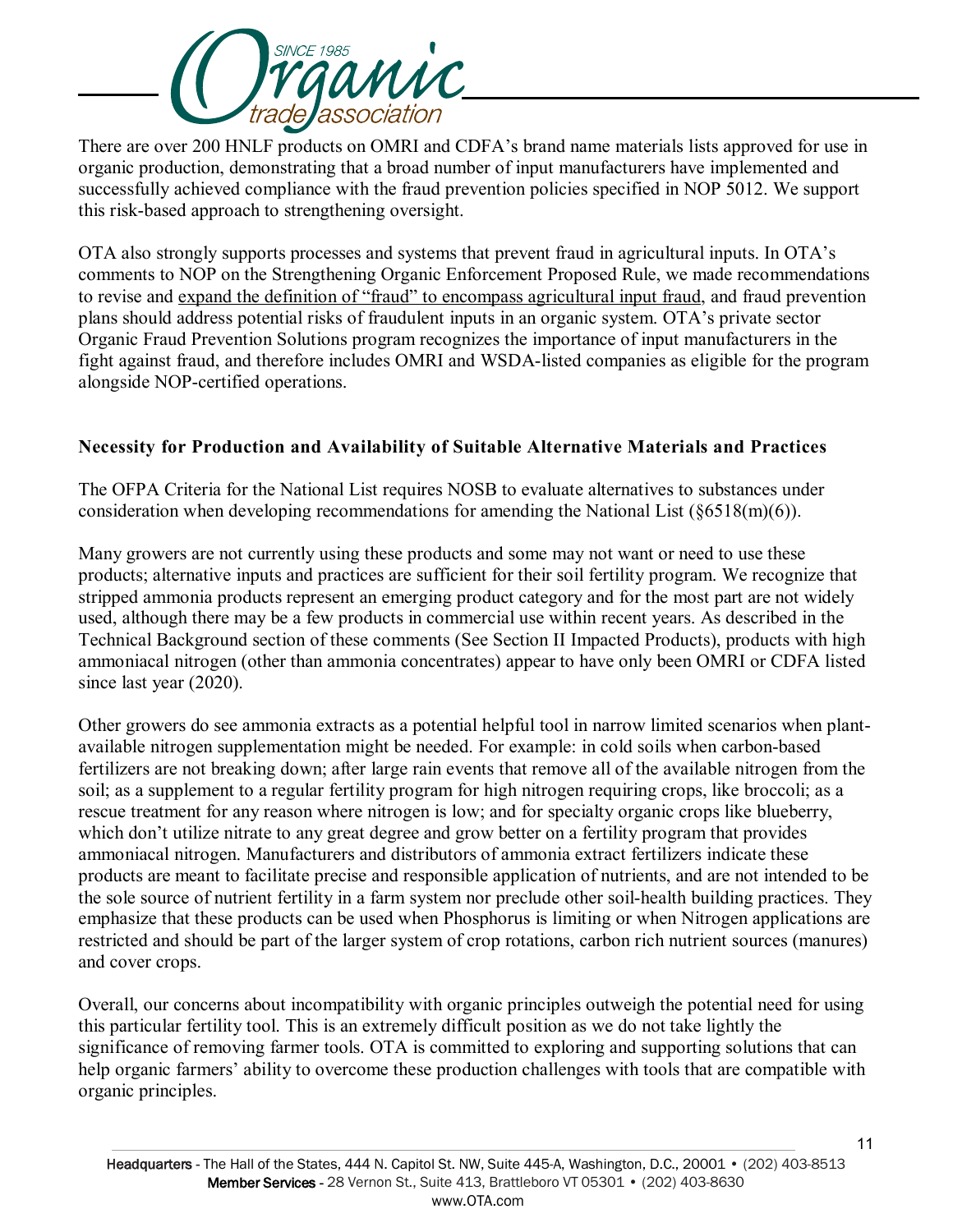

#### **Environmental and Human Health Impacts**

The OFPA Criteria for the National List requires NOSB to evaluate several aspects of environmental impacts when developing recommendations for amending the National List, including contamination and toxicity to the environment, effects on biological and chemical interactions in the agroecosystem, and physiological effects of the substance on soil organisms (§6518(m)). OFPA authorizes NOSB to recommend prohibition of nonsynthetic substances that are harmful to the environment.

Please refer to comments submitted by The Organic Center for information to support NOSB's evaluation of environmental impacts and soil health.

#### **Scope of Impact**

We agree with the Subcommittee's assertion that the effectiveness of a prohibition or limitation is dependent on an exact definition of ammonia extracts and that unintended consequences must be avoided. Based on the Subcommittee's proposed annotation language for "stripped ammonia" at §205.602, along with the classification motion language, the body of the proposal, the technical report, previous discussion document, and the petition, we believe we can understand the scope of "stripped ammonia" materials intended to be prohibited by this proposal.

As written in the Subcommittee's motion to classify stripped ammonia as nonsynthetic, "Stripped ammonia is intended to encompass a wide variation of novel thermo-mechanical derivations of **steam stripping technology** that result in **ammonia-containing condensate, aqua ammonia, ammoniumcompound solutions**, or any products thereof, such as further isolation of ammonium compounds into a solid by precipitation or solvent evaporation, and/or treatment with nitrifying bacteria."

We understand the intent is to prohibit products made using ammonia stripping (steam stripping) technology to recover and purify ammonia from an agricultural feedstock. The products listed in Section II of this comment are examples of the recently-approved products that we understand may be impacted (note there are products in Section II that are identified as *not stripped* and therefore we wouldn't expect to be prohibited).

We understand the intent is *not to prohibit* traditional manure products or other agricultural feedstocks that are processed only by physical filtering or removal of water. We also expect this would *not prohibit* long-time allowed inputs such as compost teas, liquid fish products, or manure slurries because only traditional means of physical filtering and/or removal of water are used and novel ammonia stripping (steam stripping) methods are not used.

#### **Conclusion**

OTA supports the NOSB's proposal to prohibit stripped ammonia primarily on the basis of incompatibility with organic principles. We recognize that the assessment of compatibility is subjective. However this criteria is still grounded in law and in the NOSB's legal decision-making framework. OFPA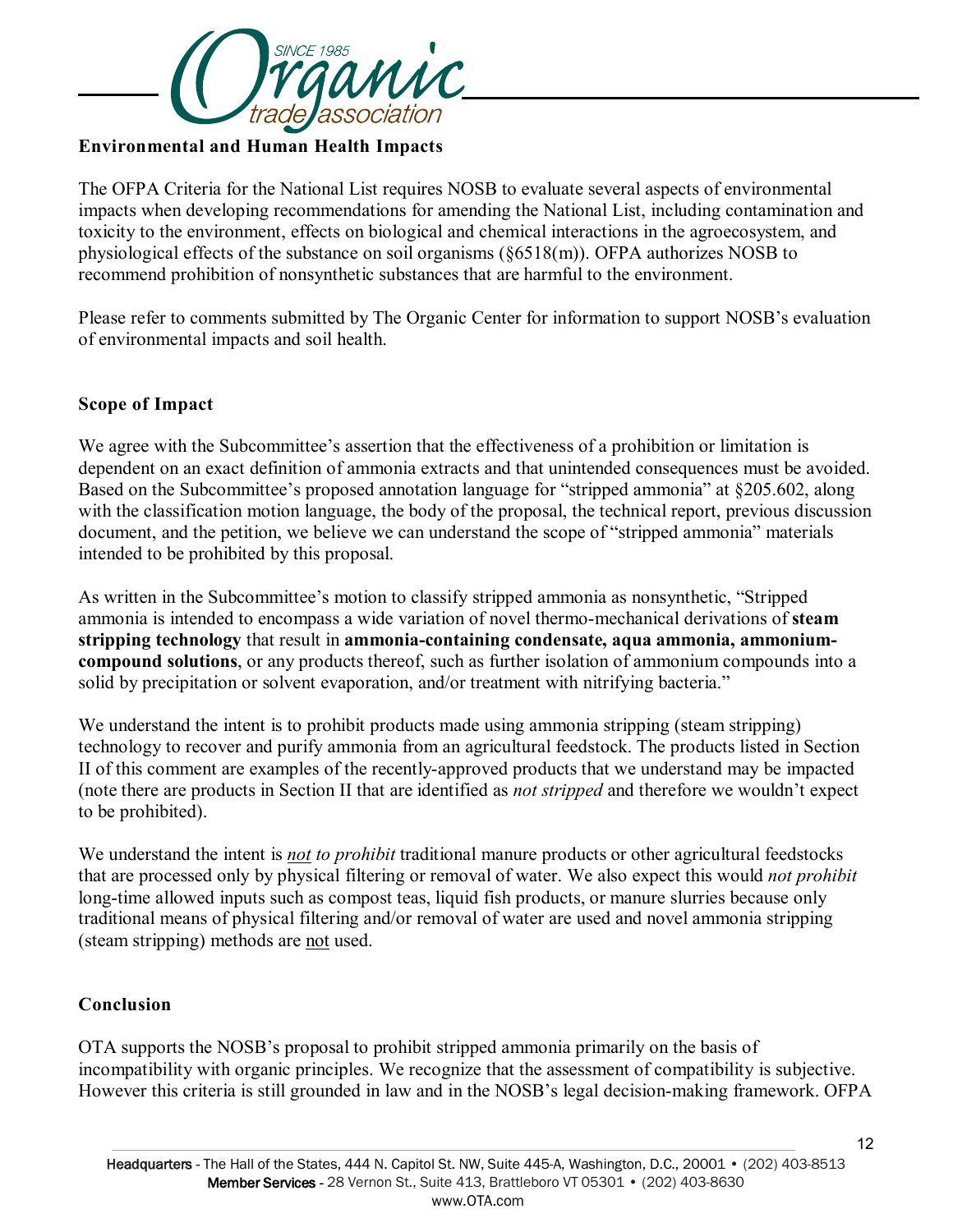

criteria at §6517(c)(2)(a) (which references inconsistency) are specific to non-synthetic materials and §6518(m) (which addresses compatibility) apply to any substance both synthetic or non-synthetic.

Material review organizations such as OMRI confirm that they are able to understand, implement, and enforce the language of the proposed listing as presented in the Subcommittee's motion. We support further clarifications (non-substantive) to be included in NOSB's final recommendation as needed to ensure consistent implementation based our understanding of the scope of impact described above.

#### **2. Concentrated Ammonia**

NOSB is considering a motion to add concentrated ammonia as a prohibited substance at §205.602: "Concentrated Ammonia – contains greater than 3% ammoniacal nitrogen and the total nitrogen content is predominately (i.e., >50%) in the ammonia or ammonium form."

## **Compatibility with Organic Principles**

Concentrated ammonia products, as defined by the proposed listing motion, represent inputs that deliver significant levels of plant-available nitrogen which are not compatible with organic principles for the same reasons described previously for stripped ammonia. Despite technical differences that may exist between the manufacturing processes and outputs of stripped versus concentrated ammonia, there is no difference in the conclusion that these materials are not compatible with organic principles. The driving factors of this conclusion, as with stripped ammonia, are concerns about inconsistency with historically allowed substance and international standards, moving organic regulations away from promoting soil health and preventive management practices, eroding consumer trust and expectations of organic integrity, and threatening long-term viability of the organic sector.

## **Complications that arise from classifying long-time allowed substance as "incompatible"**

Products produced by the ammonia concentration method have been OMRI Listed for nearly a decade and are not considered to be new or novel, yet the organic sector is just now identifying and addressing these materials as a result of a petition. We encourage ongoing conversation to identify the learning opportunities from this situation and implement solutions to prevent similar situations in the future. If the organic regulations had included a comprehensive standard regarding the role of highly soluble nutrients in organic farming systems, could this situation have been avoided? Perhaps, and we believe such standards can be developed through further work within the next proposal on new practice standard.

The NOP framework also needs to be evaluated for improvements to the feedback loops between certifiers, material reviewers, and NOP when a material review decision is questioned or a concern is raised. Stripped ammonia was brought to NOP's attention in 2018 before any products were approved by material review organizations, but no action was taken to require NOSB's evaluation (see Appendix C of the Petition); now at least 6 products – and counting – are approved (See Section II of this comment). NOP intervention could have ensured timely review of these substances prior to commercial proliferation.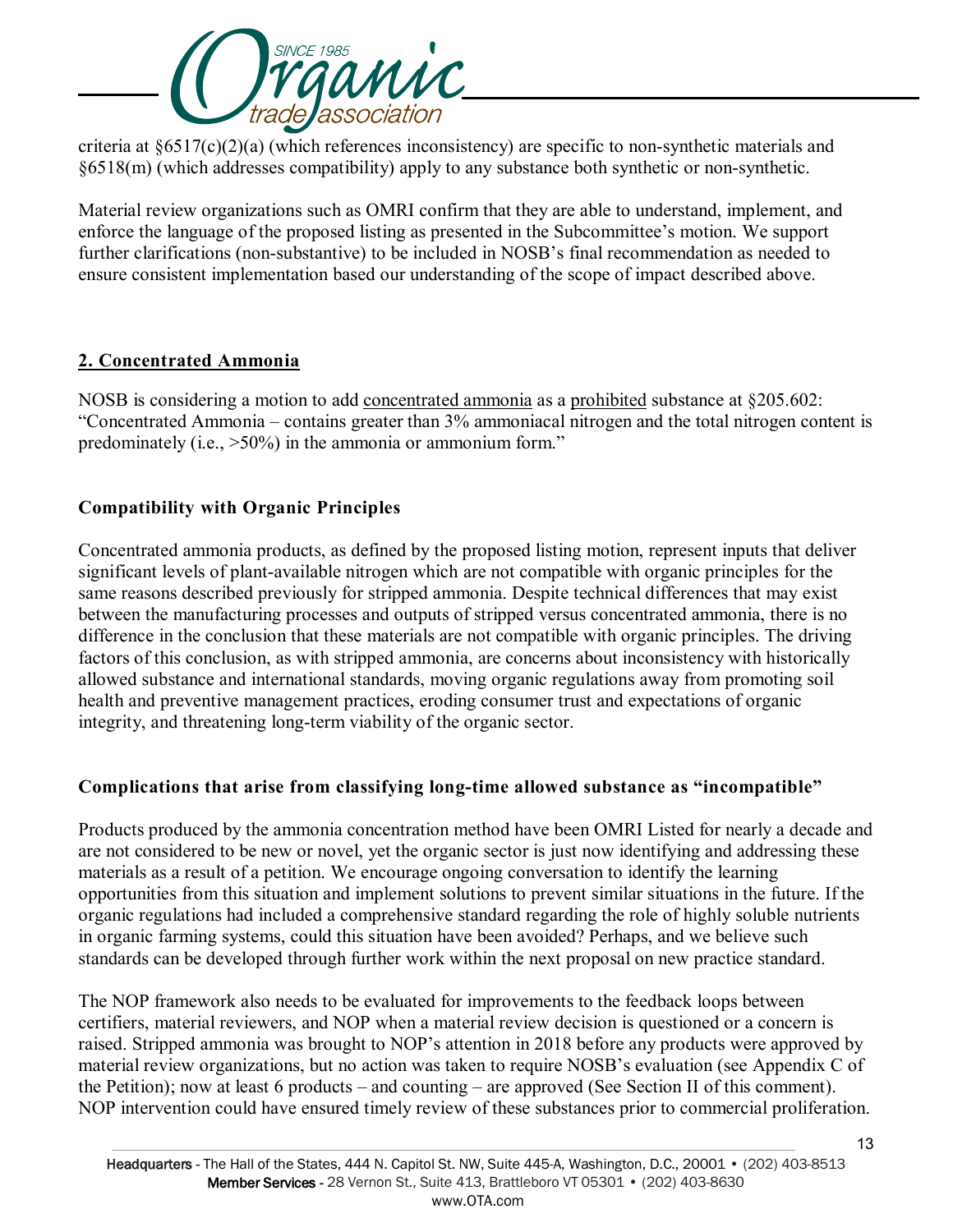

The inherent structure of the National List allows all nonsynthetic materials unless specific action is taken to prohibit individual generic materials, and the National List reserves a section for the "exceptions" - nonsynthetic that are prohibited. The development of the National List included proactive review of certain types<sup>[3](#page-13-0)</sup> of nonsynthetic materials, resulting in several listings of prohibited naturals. We need an ongoing mechanism for proactively identifying and reviewing incompatible nonsynthetic substances, instead of waiting for individual petitions.

#### **Necessity for Production and Availability of Suitable Alternative Materials and Practices**

As described previously for stripped ammonia, our concerns about incompatibility of high ammoniacal nitrogen inputs with organic principles outweigh the potential need of these tools. This is an extremely difficult position as we do not take lightly the significance of removing farmer tools. OTA is committed to exploring and supporting solutions that can help organic farmers' ability to overcome these production challenges with tools that are compatible with organic principles.

#### **Environmental and Human Health Impacts**

As described previously for stripped ammonia, please refer to comments submitted by The Organic Center for information to support NOSB's evaluation of environmental impacts and soil health.

#### **Scope of Impact**

As we understand it, this proposal for prohibiting "concentrated ammonia" would expand the scope of prohibited products (from the stripped ammonia proposal) to other nonsynthetic ammoniacal-nitrogencontaining inputs that may not already be covered (prohibited) by the proposal on stripped ammonia. This proposal would prohibit ammonia fertilizers (including those made without stripping technology) that exceed the numerical thresholds in the listing. The definition provided in the NOSB Subcommittee's motion effectively serves as a "quantitative backstop" to prohibiting fertilizers that might not already be prohibited by process-based definition of stripped ammonia. The quantitative definition is beneficial because it has been difficult to define concentration (by its process) without implicating other items outside scope of petition. Water evaporation and solids filtration are very common processes with dozens of other nonsynthetic plant and animal materials.

It is absolutely critical that this quantitative definition not prohibit other common Nitrogen-containing nonsynthetic fertility inputs that are outside the intended scope of the petition and this proposal, such as compost teas, manure teas, processed manures, and liquid fish products. These common nonsynthetic inputs contain some amount of ammonia and ammonium nitrogen, are produced through a biological or physical process, and may undergo some form of concentration through traditional processes such as

<span id="page-13-0"></span><sup>-</sup><sup>3</sup> OFPA §6518(k)(4) Special review of botanical pesticides - The Board shall, prior to the establishment of the National List, review all botanical pesticides used in agricultural production and consider whether any such botanical pesticide should be included in the list of prohibited natural substances.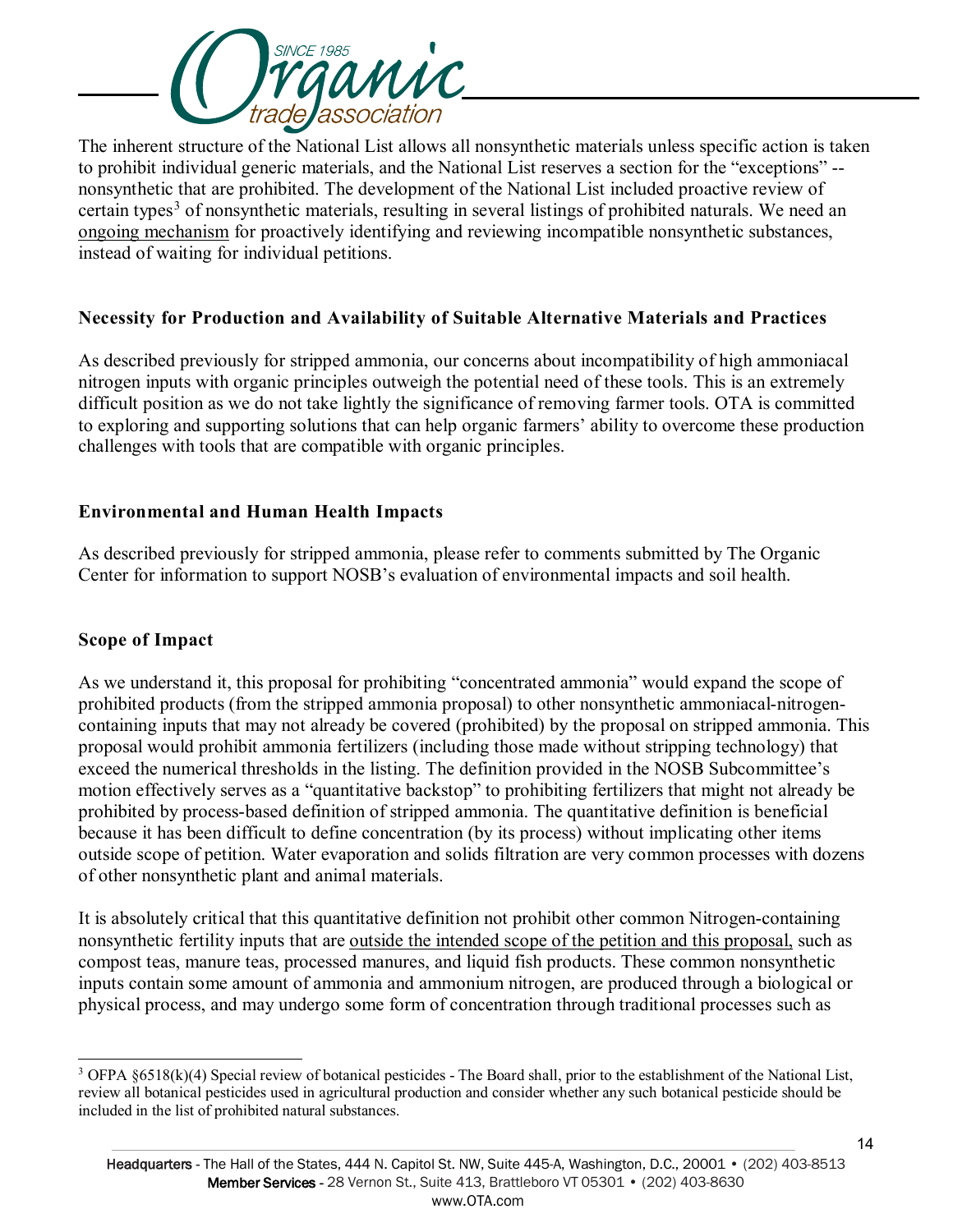

physical filtering or removal of water. If a product is made using these traditional means (i.e. not stripped) and does not exceed the numerical thresholds, it would not be prohibited by this proposal.

| Example of non-target     | Total $N\%$     | Ammonical N%      | Outcome under Concentrated Ammonia       |
|---------------------------|-----------------|-------------------|------------------------------------------|
| material:                 |                 |                   | Proposal                                 |
| High Nitrogen Liquid      | $4\%$           | Between $1-1.5%$  | Not prohibited but still subject to HNLF |
| Fish Fertilizer           |                 |                   | requirements                             |
| Manure Slurry             | 1%              | Less than $0.5\%$ | Not prohibited                           |
| <b>Blended Fertilizer</b> | 12%             | Less than $1\%$   | Not prohibited                           |
| with Soluble Protein      |                 |                   |                                          |
| Compost Tea               | Less than $1\%$ | Less than $1\%$   | Not prohibited                           |

Also, it is important to ensure a common understanding about the status of stripped and concentrated ammonia if NOSB passes both the stripped and concentrated ammonia proposals and NOP combines into a single listing at §205.602. Our understanding is that stripped ammonia products would be prohibited full stop, and stripped ammonia products would *not* be allowed *even if* they are formulated below the numeric thresholds identified in the concentrated ammonia listing. Products that contain less than 3% Ammonical nitrogen would be allowed -- unless they are made by stripping in which case they'd be prohibited by the prohibition on stripped ammonia.

#### **Conclusion**

OTA supports the NOSB's proposal to prohibit concentrated ammonia primarily on the basis of incompatibility with organic principles.

By looking at the classification language, the body of the proposal, the technical report, and the petition, we believe we can understand the scope of "concentrated ammonia" materials intended to be prohibited by this proposal. Material review organizations such as OMRI confirm that they are able to understand, implement, and enforce the language of the proposed listing as presented in the Subcommittee's motion. We support further clarifications (non-substantive) to be included in NOSB's final recommendation as needed to ensure consistent implementation based our understanding of the scope of impact described above. We also support the further development of best practices (such as updating NOP Guidance [5034](https://www.ams.usda.gov/sites/default/files/media/NOP-5034.pdf) & NOP [5034-1\)](https://www.ams.usda.gov/sites/default/files/media/NOP-5034-1.pdf) for sound and sensible implementation of this proposal, especially for common nontarget materials that don't readily have ammoniacal N analysis data available such as on-farm manure.

It is critical that the proposed language does not implicate any non-target materials outside the intended scope of the petition. If substantive edits are needed to ensure confidence, we support the Subcommittee in continuing to work on the language.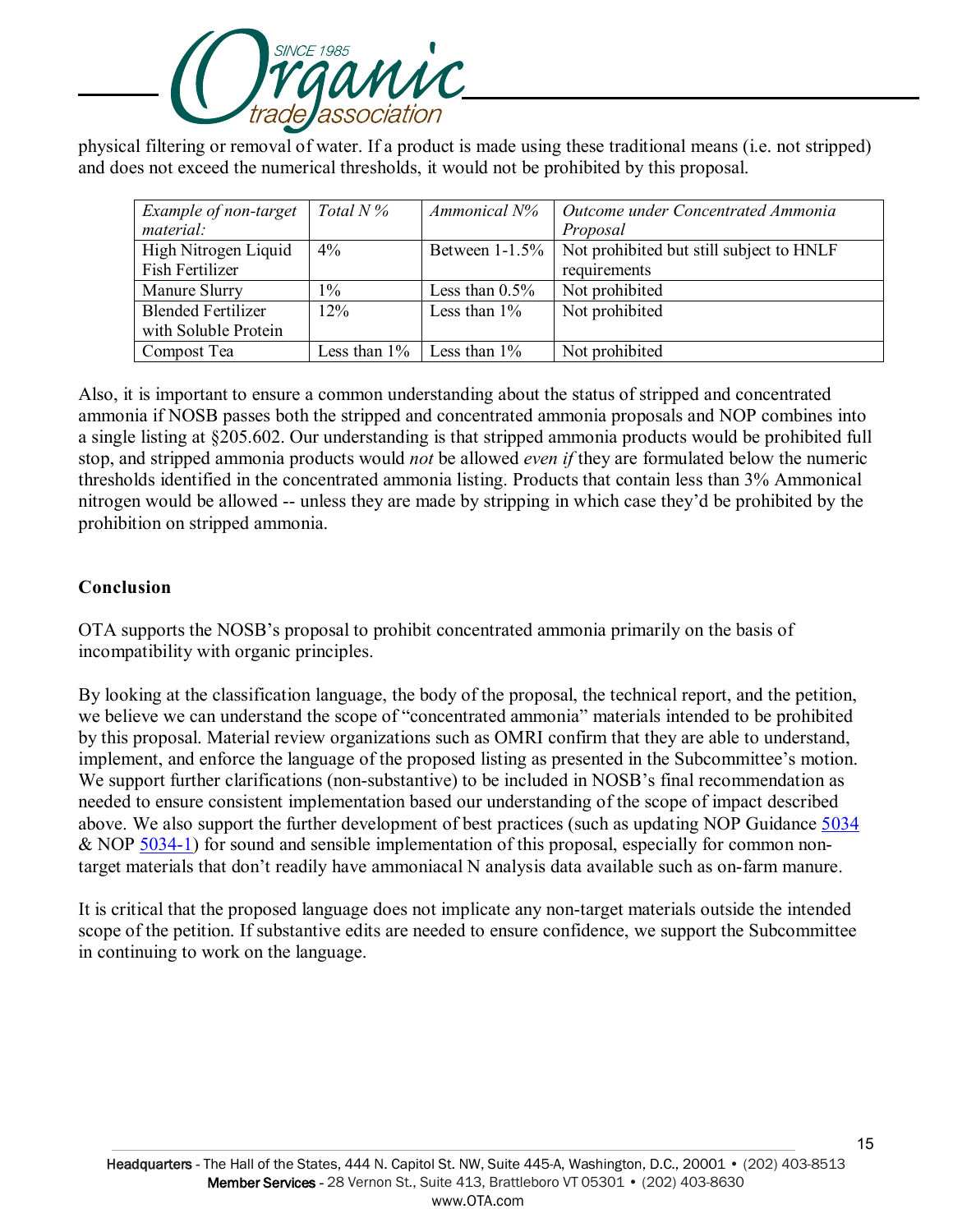

## **3. Practice Standard**

NOSB is considering a motion to add a new practice standard to §205.203(f): "Nitrogen products with a C:N ratio of 3:1 or less, including those that are components of a blended fertilizer formulation, are limited to a cumulative total use of 20% of crop needs."

**The development of practice standards regarding the use of highly soluble plant-available nutrients is an extremely important topic for NOSB consideration and focus.** We agree that we need to be thinking about highly soluble nutrients in a comprehensive manner given the long-standing concern in the NOP regulations with these materials and the emergence of inputs other than mined minerals that deliver highly soluble nutrients. This entire issue of nutrient solubility in relation to the National List must be clarified in the future for growers across production systems to have clear standards. We can't continue to create a standard via the National List and annotations. Many concerns regarding the use of highly soluble plant-available nutrients previously mention in regard to stripped and concentrated ammonia could be addressed through the development of practice standards.

#### **The particular language in this proposed practice standard is not ready for implementation.**

Outlined below are the question that we have about the language, enforceability, and effectiveness of the proposal to advance organic standards.

We have questions about whether certifiers, inspectors, operators have the information and tools to understand, demonstrate, and verify compliance with this language.

- What is the definition of a "nitrogen product"? Which products are subject to verification?
- How are C:N ratio expected to be confirmed? This information is not readily available. Are labs required or may operators use third-party references? Which references appropriate?
- We need a stronger and more confident understanding of materials that would get restricted, especially for materials are on the "borderline" of 3:1 (guano, protein meals, protein hydrolysates, etc.)
- Is the calculation method clear? The 20% restriction has been a challenge to verify in the past of sodium nitrate. This language will expand and increase complexity of this verification practice to all operators even if they aren't using sodium nitrate.
- What is the purpose of ingredient-level verification in final blended products that are above 3:1?

We also have questions about whether NOSB has enough technical information to inform a recommendation on this topic. Important areas of information may include:

- Difference between plant-availability and water-solubility of nutrients
- Definition of "highly soluble" substances
- Science-based and data-driven thresholds to distinguish target materials (e.g. is 3:1 the right line to draw?)
- Understanding of how highly soluble and plant-available nutrients are used across different soil types, crop types, and crop growth rates
- Understanding of international organic standard schemes related to use of highly soluble plant nutrients
- Research on environmental impacts of highly soluble nutrients in organic systems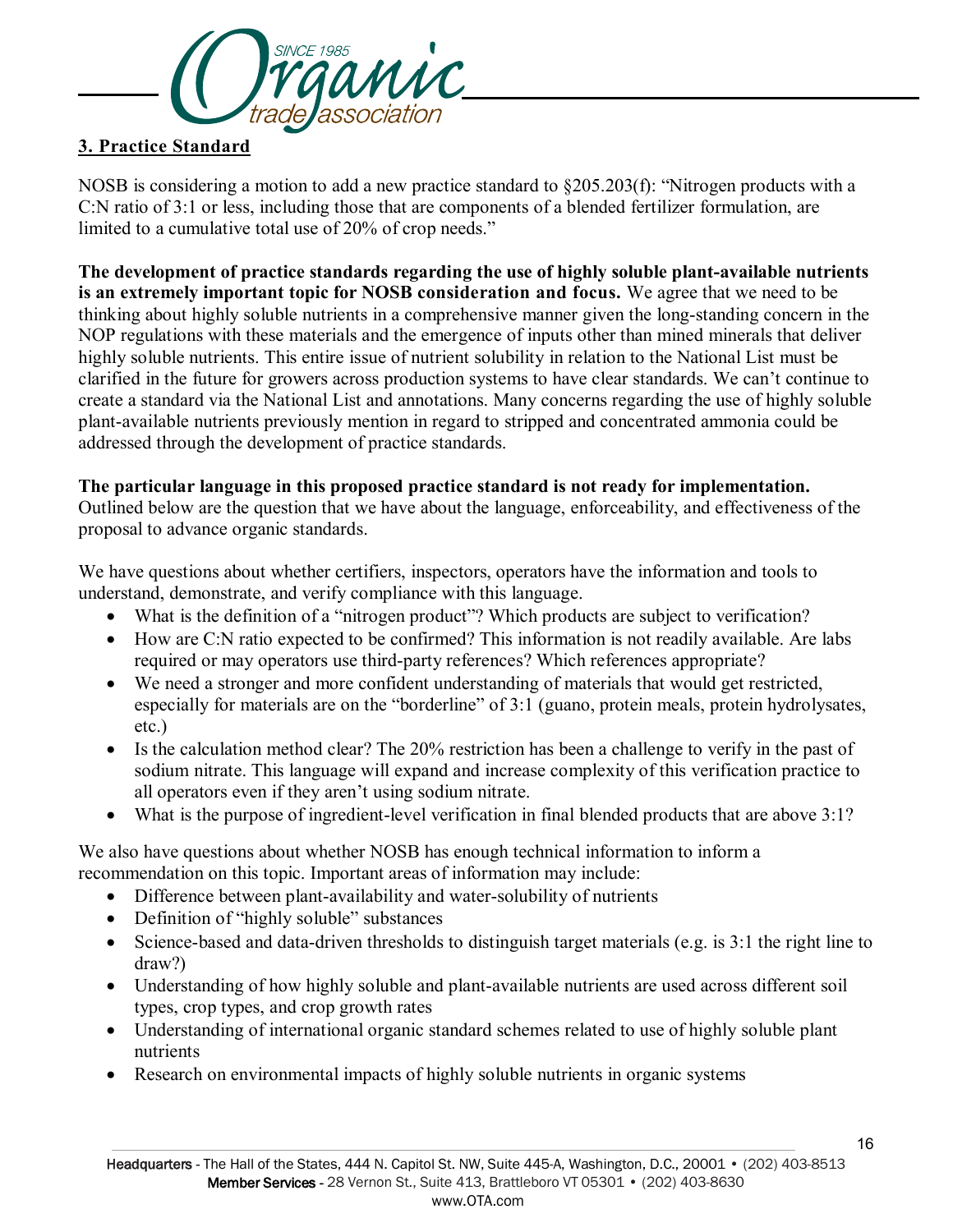

We also have questions about applicability of this practice standard across crop production systems. As proposed, this practice standard would appear at §205.203. However, this section of the regulations is apparently not universal (e.g. NOP has said some provisions are not applicable to container-based production systems), so there is a risk this would only apply to operations that plant in the ground and create an uneven playing field. NOP needs to comment directly to this question before NOSB recommendations are developed so that intended outcomes can be realistically understood. Furthermore, the ongoing absence of standards specific to container and greenhouse production is extremely problematic. The wide variation and significant inconsistencies in certifiers' implementation of the crop production standards is resulting in an un-level playing field among operators and confusion among consumers.

**OTA support sending back to subcommittee for further work and keeping this topic on the work plan.** The language presented in the Subcommittee's third motion needs additional work but we strongly encourage this topic to stay on the NOSB work plan. This topic represents an extremely important area of work that is critical to advancing the organic standards.

## *V. Conclusion*

OTA supports the NOSB's proposal to prohibit stripped ammonia and concentrated ammonia primarily on the basis of incompatibility with organic principles. The driving factors of this conclusion are concerns about inconsistency with historically allowed substance and international standards, moving organic regulations away from promoting soil health and preventive management practices, eroding consumer trust and expectations of organic integrity, and threatening long-term viability of the organic sector. We also recognize the additional complications that arise from classifying long-time allowed concentrated ammonia products as incompatible with organic production principles.

We believe that many concerns regarding the use of highly soluble plant-available nutrients can be addressed through the development of practice standards. The concepts and language presented in the Subcommittee's third motion need additional work but we strongly encourage this topic to stay on the NOSB work plan. This topic represents an extremely important area of work that is critical to advancing the organic standards.

On behalf of our members across the supply chain and the country, OTA thanks the National Organic Standards Board for the opportunity to comment, and for your commitment to furthering organic agriculture.

Respectfully submitted,

flammer Muenda

Johanna Mirenda cc: Laura Batcha Farm Policy Director **Executive Director** Executive Director **CEO** 

Organic Trade Association Organic Trade Association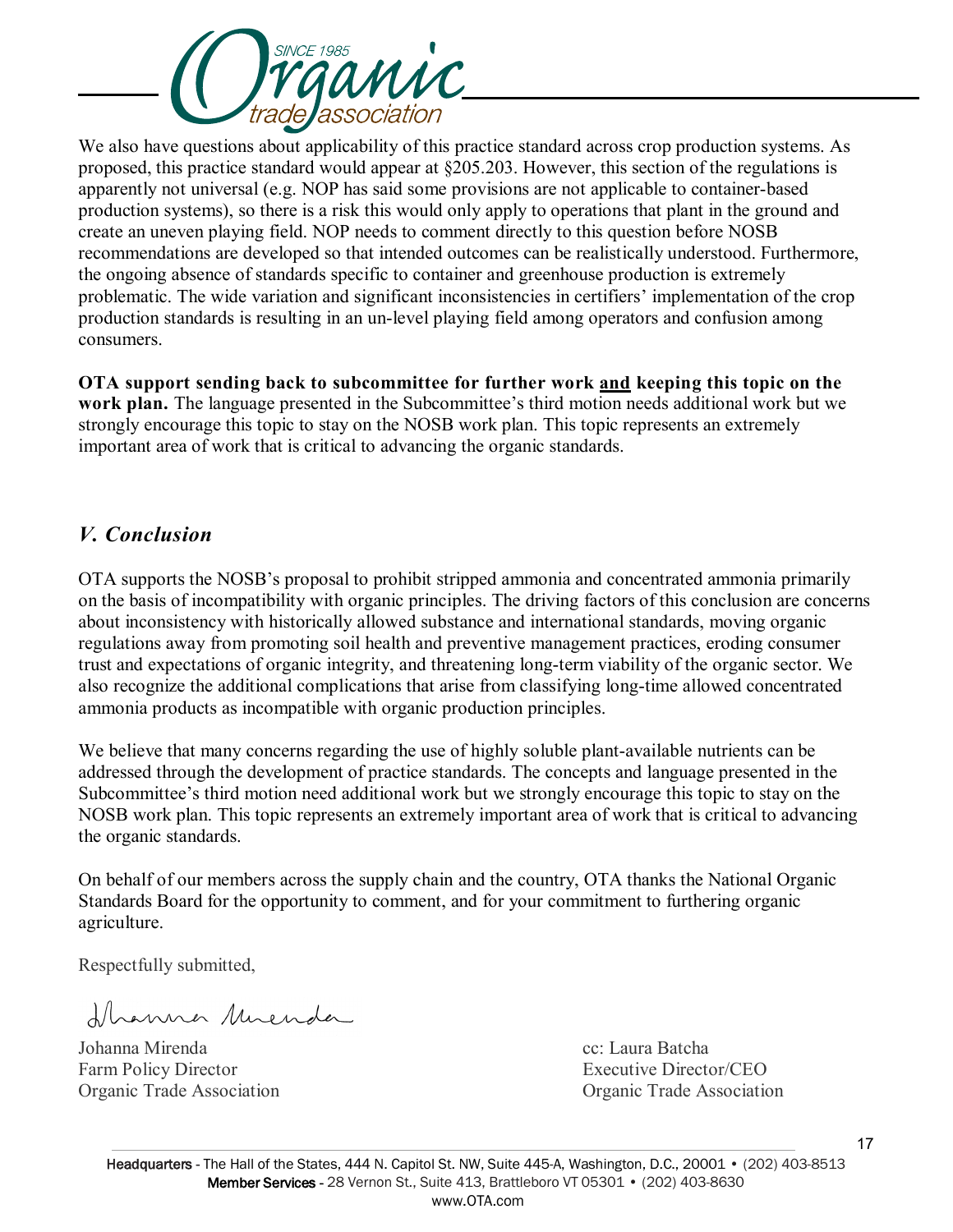

## *Appendix A*

#### **§205.203 Soil fertility and crop nutrient management practice standard.**

(a) The producer must select and implement tillage and cultivation practices that maintain or improve the physical, chemical, and biological condition of soil and minimize soil erosion.

(b) The producer must manage crop nutrients and soil fertility through rotations, cover crops, and the application of plant and animal materials.

(c) The producer must manage plant and animal materials to maintain or improve soil organic matter content in a manner that does not contribute to contamination of crops, soil, or water by plant nutrients, pathogenic organisms, heavy metals, or residues of prohibited substances. Animal and plant materials include:

(1) Raw animal manure, which must be composted unless it is:

(i) Applied to land used for a crop not intended for human consumption;

(ii) Incorporated into the soil not less than 120 days prior to the harvest of a product whose edible portion has direct contact with the soil surface or soil particles; or

(iii) Incorporated into the soil not less than 90 days prior to the harvest of a product whose edible portion does not have direct contact with the soil surface or soil particles;

(2) Composted plant and animal materials produced though a process that:

(i) Established an initial C:N ratio of between 25:1 and 40:1; and

(ii) Maintained a temperature of between 131 °F and 170 °F for 3 days using an in-vessel or static aerated pile system; or

(iii) Maintained a temperature of between 131 °F and 170 °F for 15 days using a windrow composting system, during which period, the materials must be turned a minimum of five times.

(3) Uncomposted plant materials.

(d) A producer may manage crop nutrients and soil fertility to maintain or improve soil organic matter content in a manner that does not contribute to contamination of crops, soil, or water by plant nutrients, pathogenic organisms, heavy metals, or residues of prohibited substances by applying:

(1) A crop nutrient or soil amendment included on the National List of synthetic substances allowed for use in organic crop production;

(2) A mined substance of low solubility;

(3) A mined substance of high solubility: *Provided,* That, the substance is used in compliance with the conditions established on the National List of nonsynthetic materials prohibited for crop production;

(4) Ash obtained from the burning of a plant or animal material, except as prohibited in [paragraph \(e\)](https://www.ecfr.gov/current/title-7/section-205.203#p-205.203(e)) of this section: *Provided,* That, the material burned has not been treated or combined with a prohibited substance or the ash is not included on the National List of nonsynthetic substances prohibited for use in organic crop production; and

(5) A plant or animal material that has been chemically altered by a manufacturing process: *Provided,* That, the material is included on the National List of synthetic substances allowed for use in organic crop production established in [§ 205.601.](https://www.ecfr.gov/current/title-7/section-205.601)

(e) The producer must not use:

(1) Any fertilizer or composted plant and animal material that contains a synthetic substance not included on the National List of synthetic substances allowed for use in organic crop production;

(2) Sewage sludge (biosolids) as defined in [40 CFR part 503;](https://www.ecfr.gov/current/title-40/part-503) and

(3) Burning as a means of disposal for crop residues produced on the operation: *Except,* That, burning may be used to suppress the spread of disease or to stimulate seed germination.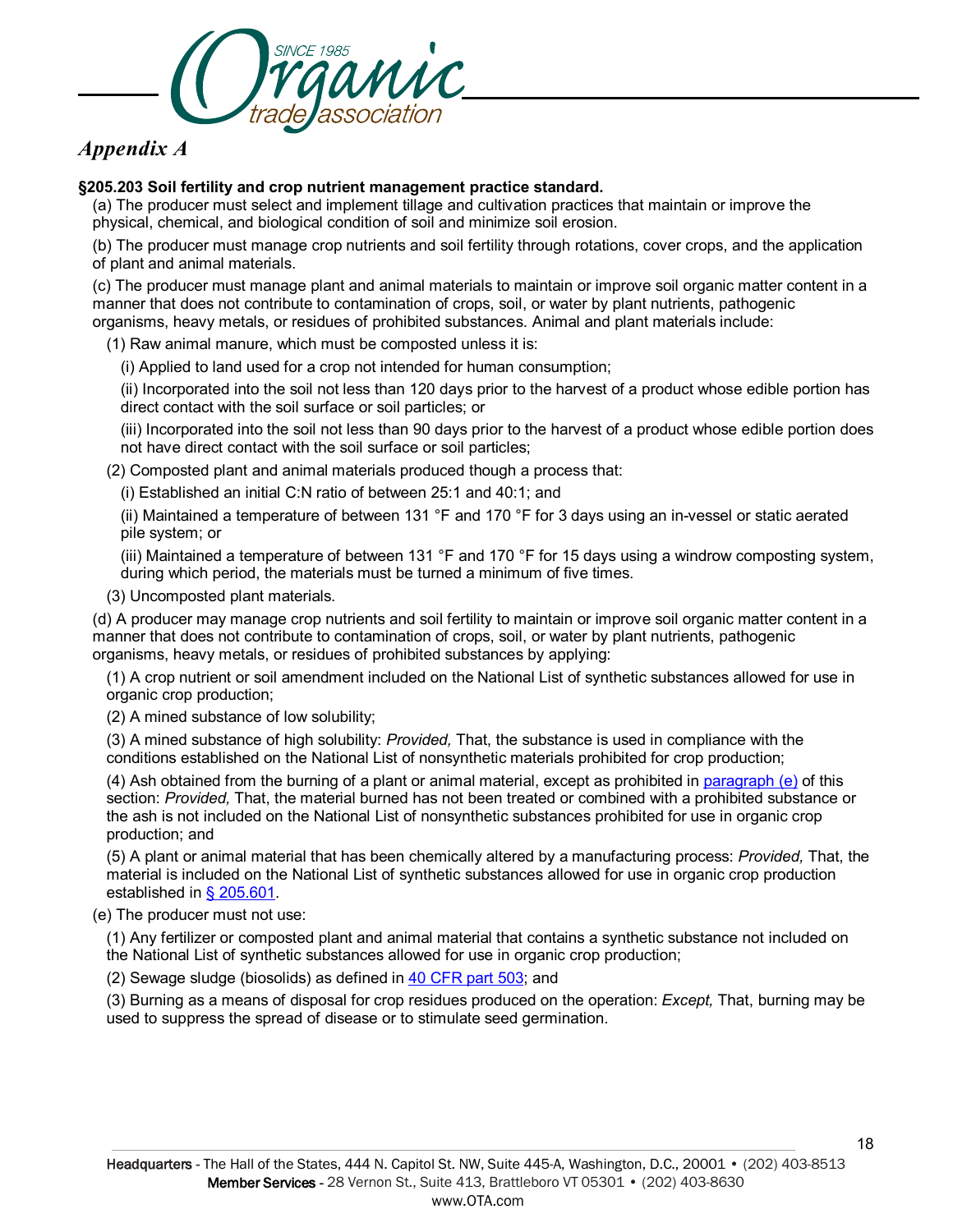

## *Appendix B*

#### **NOSB Principles of Organic Production**

(Ref: NOSB Recommendation adopted October 17, 2001)

1.1 Organic agriculture is an ecological production management system that promotes and enhances biodiversity, biological cycles, and soil biological activity. It emphasizes the use of management practices in preference to the use of off-farm inputs, taking into account that regional conditions require locally adapted systems. These goals are met, where possible, through the use of cultural, biological, and mechanical methods, as opposed to using synthetic materials to fulfill specific functions within the system.

#### 1.2 An organic production system is designed to:

- 1.2.1 Optimize soil biological activity;
- 1.2.2 Maintain long-term fertility;
- 1.2.3 Minimize soil erosion;

1.2.4 Maintain or enhance the genetic and biological diversity of the production system and its surroundings;

1.2.5 Utilize production methods and breeds or varieties that are well adapted to the region;

1.2.6 Recycle materials of plant and animal origin in order to return nutrients to the land, thus minimizing the use of non-renewable resources;

1.2.7 Minimize pollution of soil, water, and air; and

1.2.8 Become established on an existing farm or field through a period of conversion (transition), during which no prohibited materials are applied and an organic plan is implemented.

1.3 The basis for organic livestock production is the development of a harmonious relationship between land, plants, and livestock, and respect for the physiological and behavioral needs of livestock. This is achieved by:

1.3.1 Providing good quality organically grown feed;

1.3.2 Maintaining appropriate stocking rates;

1.3.3 Designing husbandry systems adapted to the species' needs;

- 1.3.4 Promoting animal health and welfare while minimizing stress; and
- 1.3.5 Avoiding the routine use of chemical allopathic veterinary drugs, including antibiotics.

1.4 Organic handling practices are based on the following principles:

1.4.1 Organic processors and handlers implement organic good manufacturing and handling practices in order to maintain the integrity and quality of organic products through all stages of processing, handling, transport, and storage;

1.4.2 Organic products are not commingled with non-organic products, except when combining organic and non-organic ingredients in finished products which contain less than 100% organic ingredients;

1.4.3 Organic products and packaging materials used for organic products do not come in contact with prohibited materials;

1.4.4 Proper records, including accurate audit trails, are kept to verify that the integrity of organic products is maintained; and

1.4.5 Organic processors and handlers use practices that minimize environmental degradation and consumption of non-renewable resources. Efforts are made to reduce packaging; use recycled materials; use cultural and biological pest management strategies; and minimize solid, liquid, and airborne emissions.

1.5 Organic production and handling systems strive to achieve agro-ecosystems that are ecologically, socially, and economically sustainable.

1.6 Organic products are defined by specific production and handling standards that are intrinsic to the identification and labeling of such products. \

1.7 Organic standards require that each certified operator must complete, and submit for approval by a certifying agent, an organic plan detailing the management of the organic crop, livestock, wild harvest, processing, or